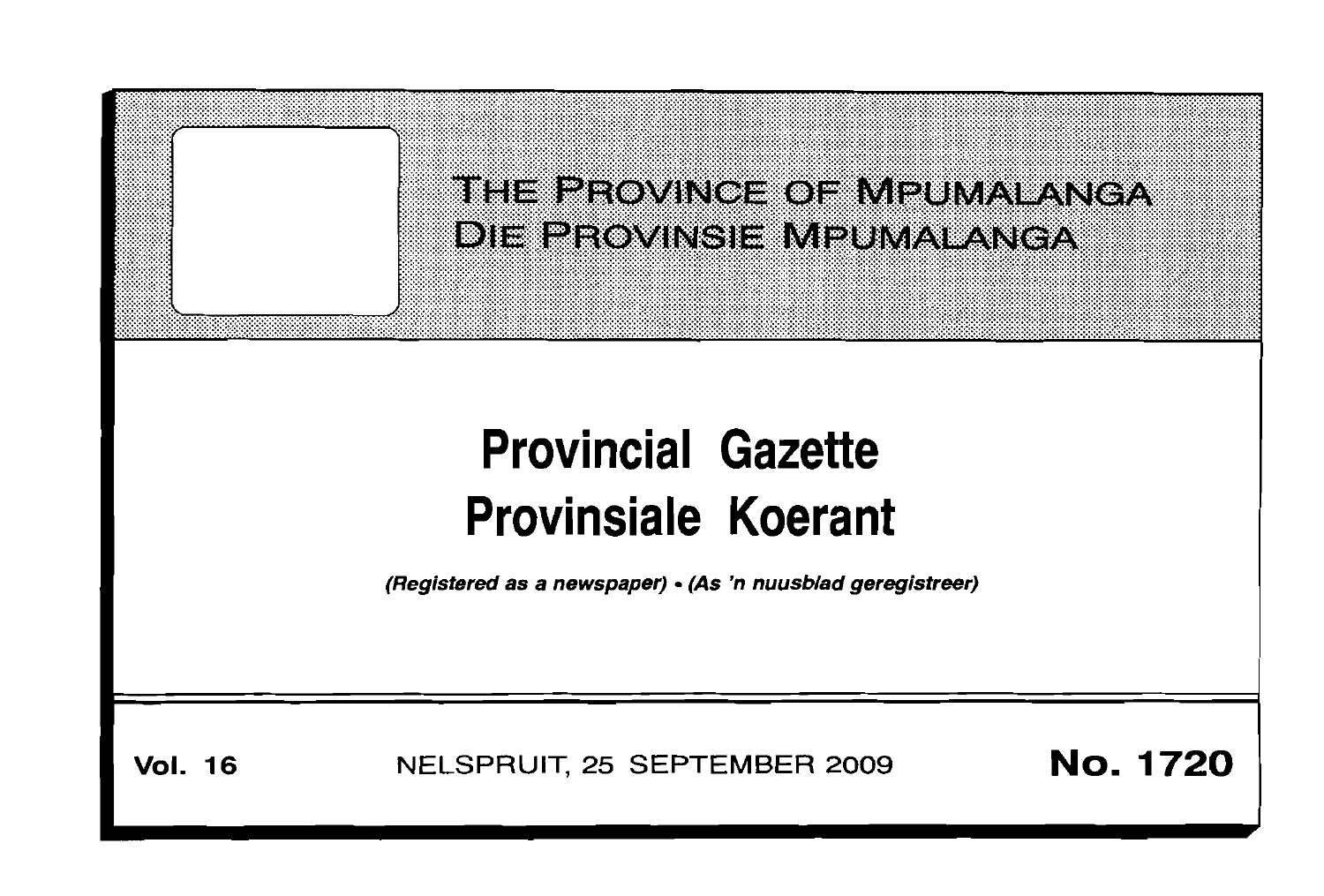| v<br>٠ | c<br>۰.<br>the contract of the con- | I |
|--------|-------------------------------------|---|

## **CONTENTS ·INHOUD**

*Page Gazette* No. No.

#### **GENERAL NOTICES' ALGEMENE KENNISGEWINGS**

| 298 | Town-planning and Townships Ordinance (15/1986): Steve Tshwete Amendment Scheme 355                       | 8  | 1720 |
|-----|-----------------------------------------------------------------------------------------------------------|----|------|
| 298 |                                                                                                           | 8  | 1720 |
| 299 |                                                                                                           | 8  | 1720 |
| 299 |                                                                                                           | 9  | 1720 |
| 300 |                                                                                                           | 9  | 1720 |
| 300 |                                                                                                           | 9  | 1720 |
| 301 |                                                                                                           | 10 | 1720 |
| 301 |                                                                                                           | 10 | 1720 |
| 302 | Development Facilitation Act (67/1995): Establishment of land development area: Amberley Mountain Reserve | 14 | 1720 |
| 303 |                                                                                                           | 16 | 1720 |
| 304 |                                                                                                           | 18 | 1720 |
| 306 |                                                                                                           | 11 | 1720 |
| 306 |                                                                                                           | 11 | 1720 |
| 307 |                                                                                                           | 11 | 1720 |
| 307 |                                                                                                           | 12 | 1720 |
| 308 |                                                                                                           | 12 | 1720 |
| 308 |                                                                                                           | 12 | 1720 |
| 309 |                                                                                                           | 13 | 1720 |
| 309 |                                                                                                           | 13 | 1720 |
| 310 | National Environmental Management Act (107/1998): Notice of Environmental Impact Assessment Process       | 20 | 1720 |
|     |                                                                                                           |    |      |

## **LOCAL AUTHORITY NOTICES' PLAASLIKE BESTUURSKENNISGEWINGS**

| 206 | Town-planning and Townships Ordinance (15/1986): eMalahleni Local Municipality: Establishment of township: Reyno | 21 | 1720 |
|-----|------------------------------------------------------------------------------------------------------------------|----|------|
| 207 |                                                                                                                  | 21 | 1720 |
| 211 | Town-planning and Townships Ordinance (15/1986): Govan Mbeki Municipality: Declaration as approved township:     | 23 | 1720 |
|     |                                                                                                                  | 24 | 1720 |
|     |                                                                                                                  | 22 | 1720 |
|     |                                                                                                                  | 22 | 1720 |
|     |                                                                                                                  |    |      |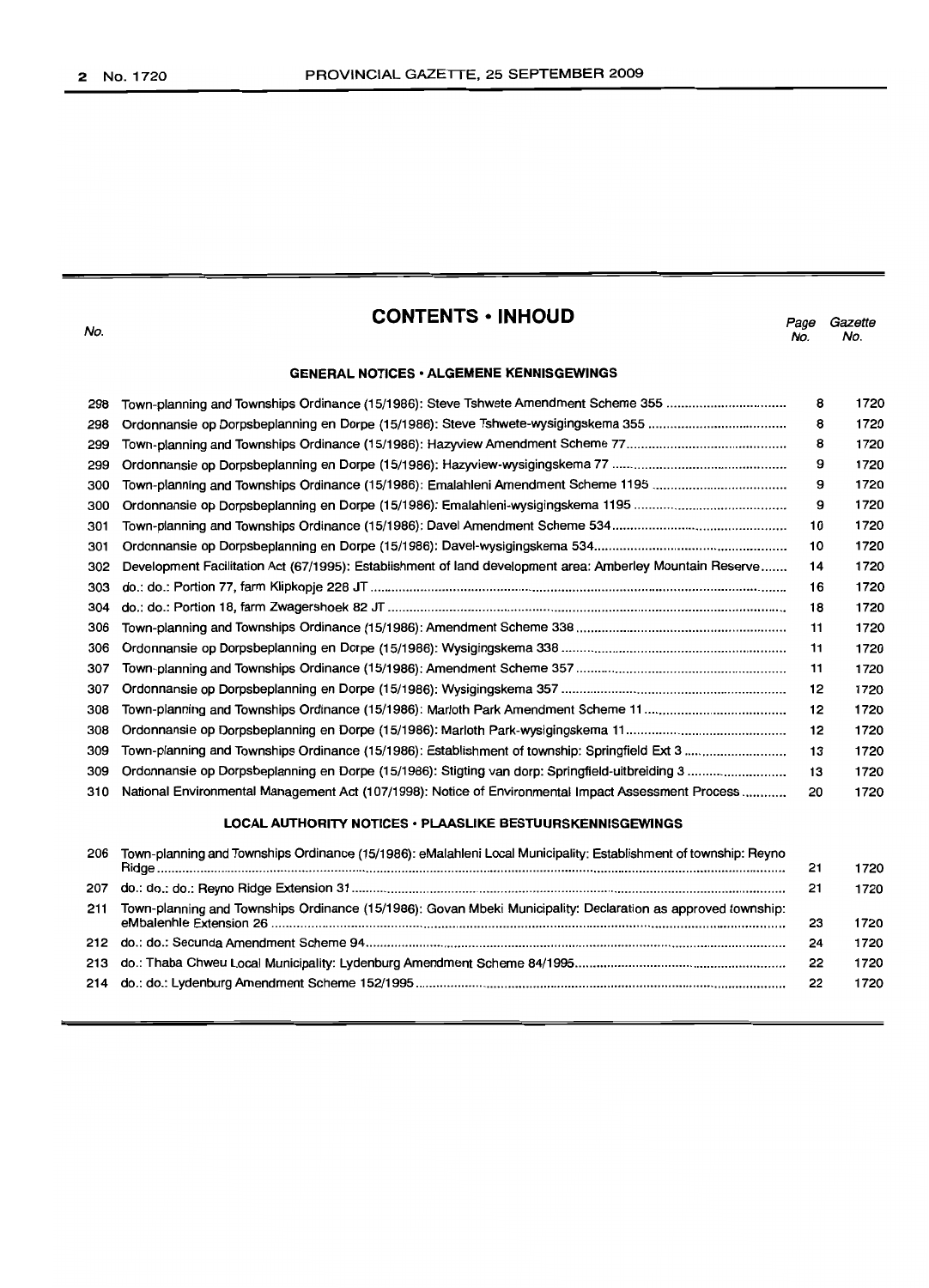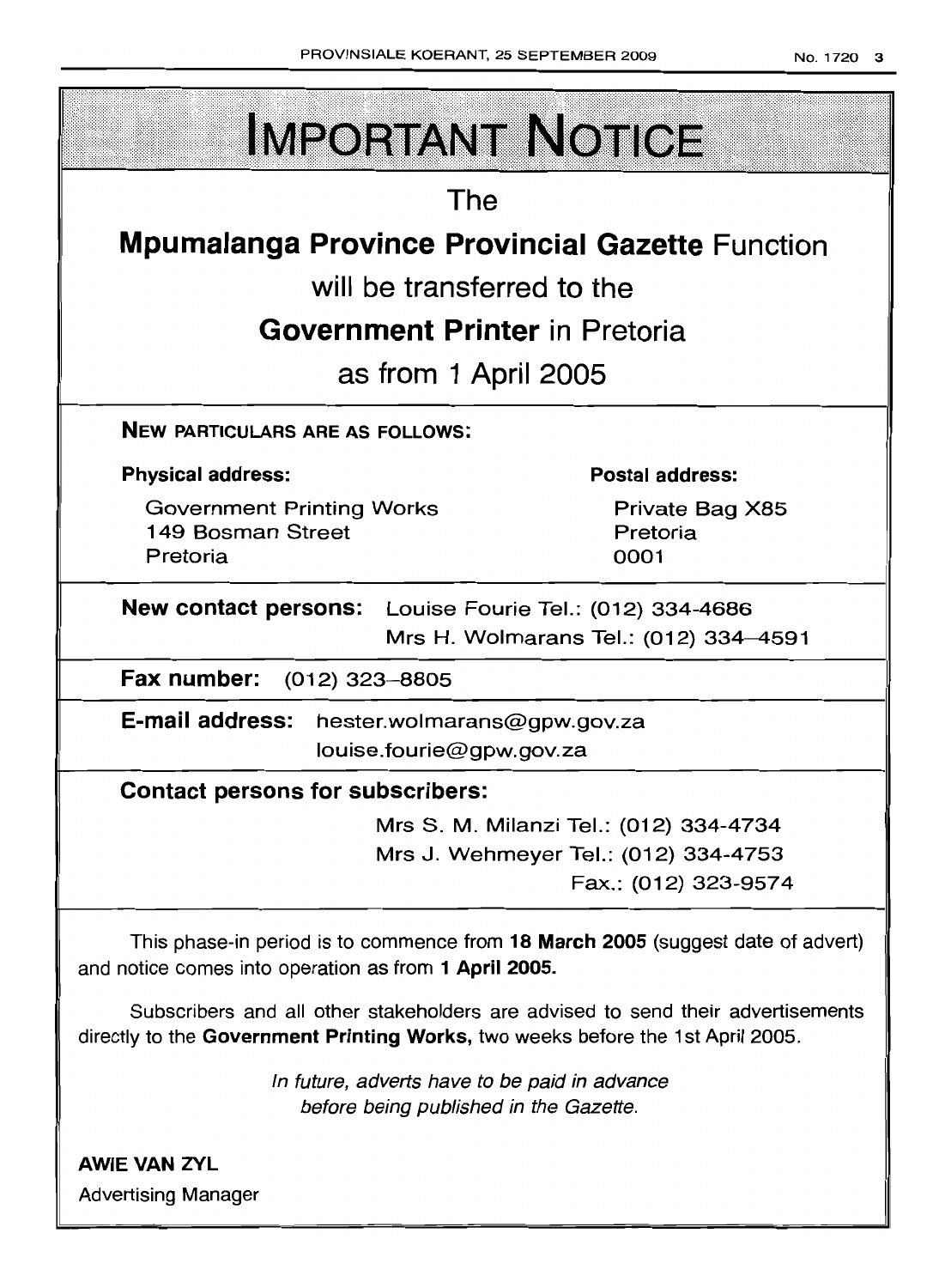IT IS THE CLIENTS RESPONSIBILITY TO ENSURE THAT THE CORRECT AMOUNT IS PAID AT THE CASHIER OR DEPOSITED INTO THE GOVERNMENT PRINTING WORKS BANK ACCOUNT AND ALSO THAT THE REQUISITION/COVERING LETTER TOGETHER WITH THE ADVERTISEMENTS AND THE PROOF OF DEPOSIT REACHES THE GOVERNMENT PRINTING WORKS IN TIME FOR INSERTION IN THE PROVINCIAL GAZETTE.

**No ADVERTISEMENTS WILL BE PLACED WITHOUT PRIOR PROOF OF PRE-PAYMENT.**

# 1/4 page R **1 87.37** Letter Type: Arial Size: 10 Line Spacing: At: Exactly 11pt **A PRICE INCREASE OF 8,5% WILL BE EFFECTIVE ON ALL TARIFFS FROM 1** MAY 2008 1/4 page **R 374.75** Letter Type: Arial Size: 10 Line Spacing: At: Exactly 11 pt 1/4 page **R 562.13** Letter Type: Arial Size: 10 Line Spacing: At: Exactly 11 pt 1/4 page R **749.50** Letter Type: Arial Size: 10 Line Spacing: At:

Exactly 11 pt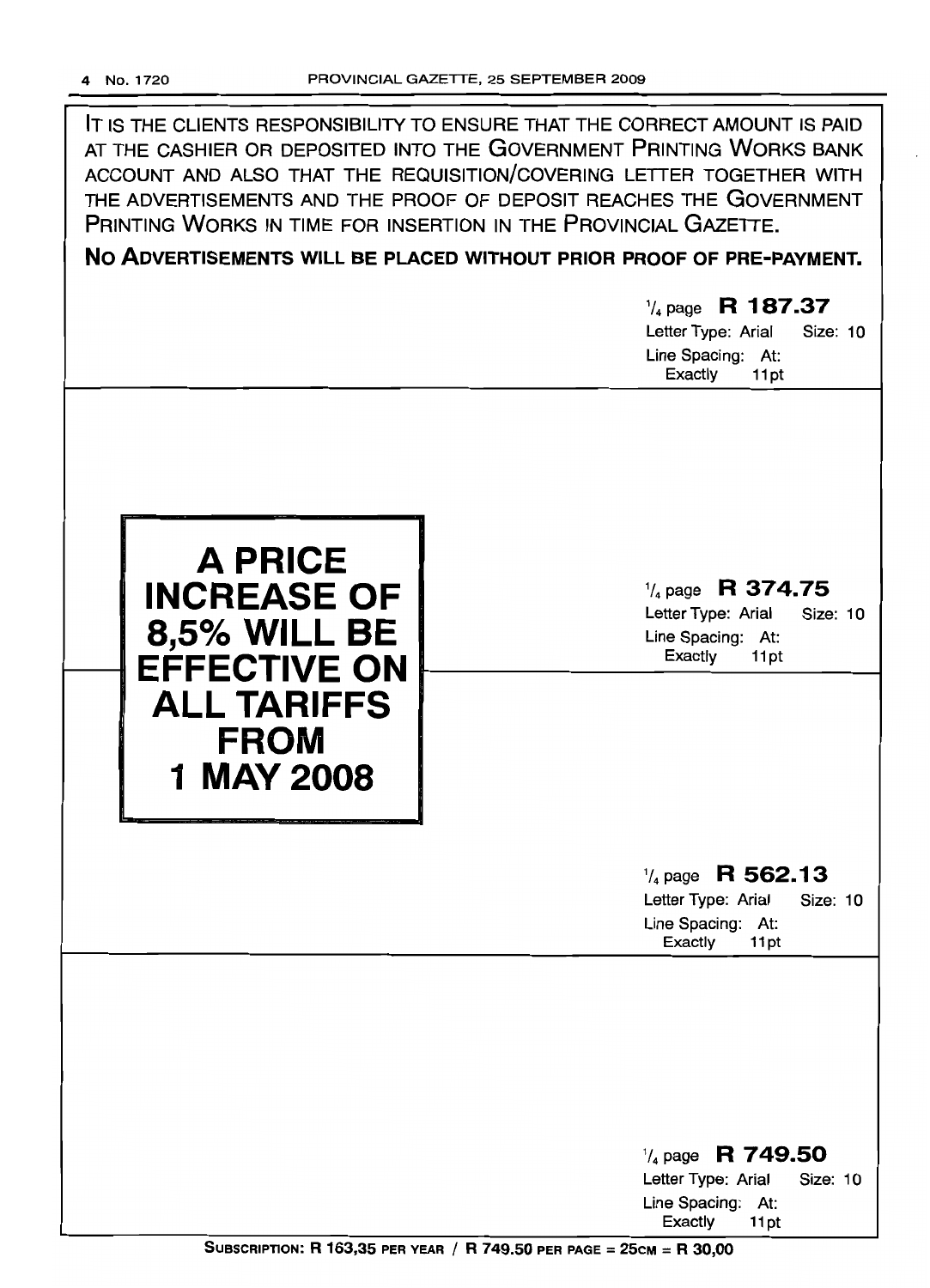

the advertiser;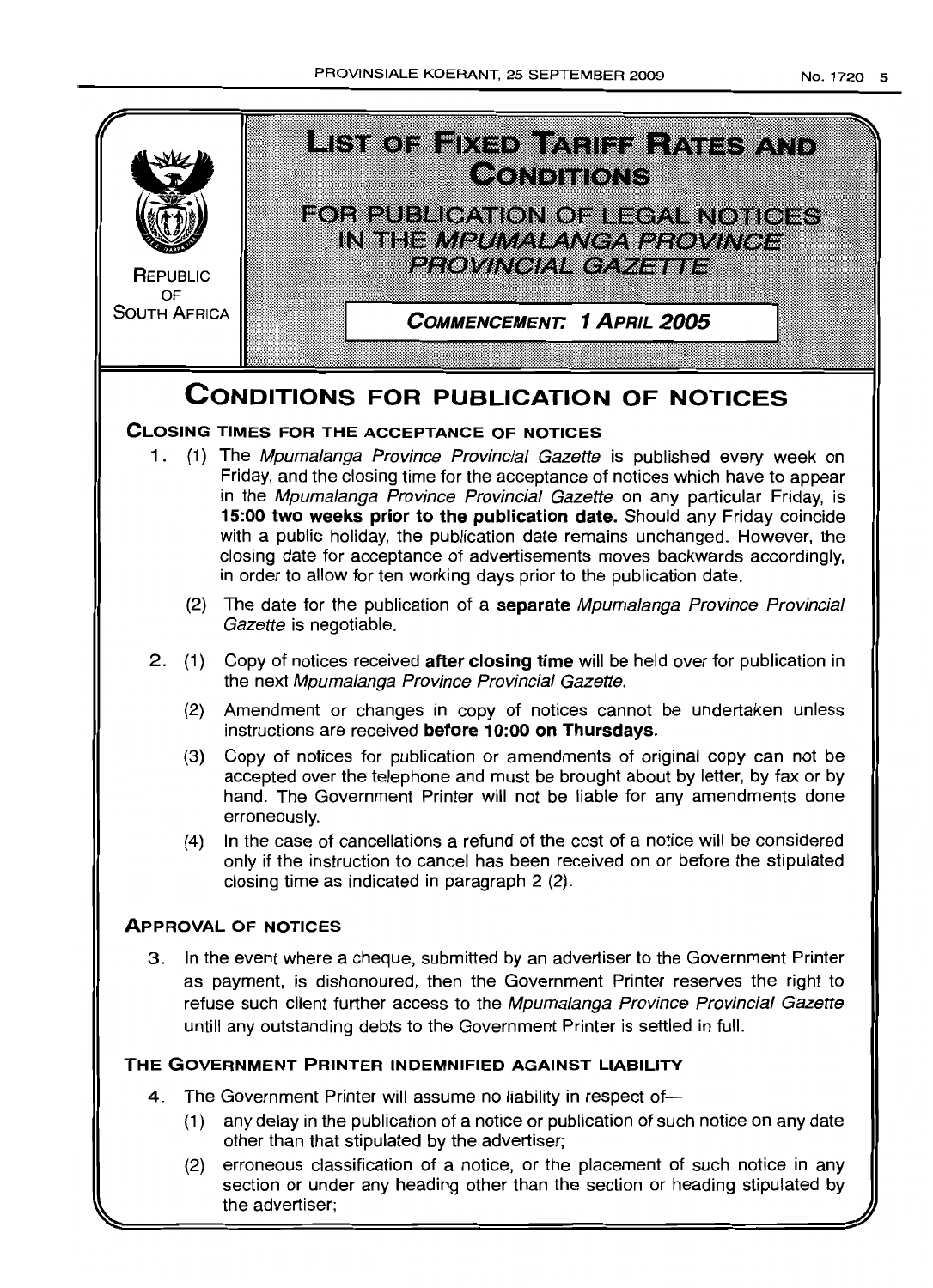{3} any editing, revision, omission, typographical errors or errors resulting from faint or indistinct copy.

## LIABILITY OF ADVERTISER

5. Advertisers will be held liable for any compensation and costs arising from any action which may be instituted against the Government Printer in consequence of the publication of any notice.

## **COPY**

- 6. Copy of notices must be typed on one side of the paper only and may not constitute part of any covering letter or document.
- 7. At the top of any copy, and set well apart from the notice, the following must be stated:

Where applicable

- {1} The heading under which the notice is to appear.
- {2} The cost of publication applicable to the notice, in accordance with the 'Word Count Table".

## PAYMENT OF COST

- 9. With effect from 1 April 2005 no notice will be accepted for publication unless the cost of the insertion(s) is prepaid in CASH or by CHEQUE or POSTAL ORDERS. It can be arranged that money can be paid into the banking account of the Government Printer, in which case the deposit slip accompanies the advertisement before publication thereof.
- 10. {1} The cost of a notice must be calculated by the advertiser in accordance with the word count table.
	- {2} Where there is any doubt about the cost of publication of a notice, and in the case of copy, an enquiry, accompanied by the relevant copy, should be addressed to the Advertising Section, Government Printing Works, Private Bag X85, Pretoria, 0001 [Fax: (012) 323-8805], before publication.
- 11. Overpayment resulting from miscalculation on the part of the advertiser of the cost of publication of a notice will not be refunded, unless the advertiser furnishes adequate reasons why such miscalculation occurred. In the event of underpayments, the difference will be recovered from the advertiser, and the notice{s) will not be published until such time as the full cost of such publication has been duly paid in cash or by cheque or postal orders, or into the banking account.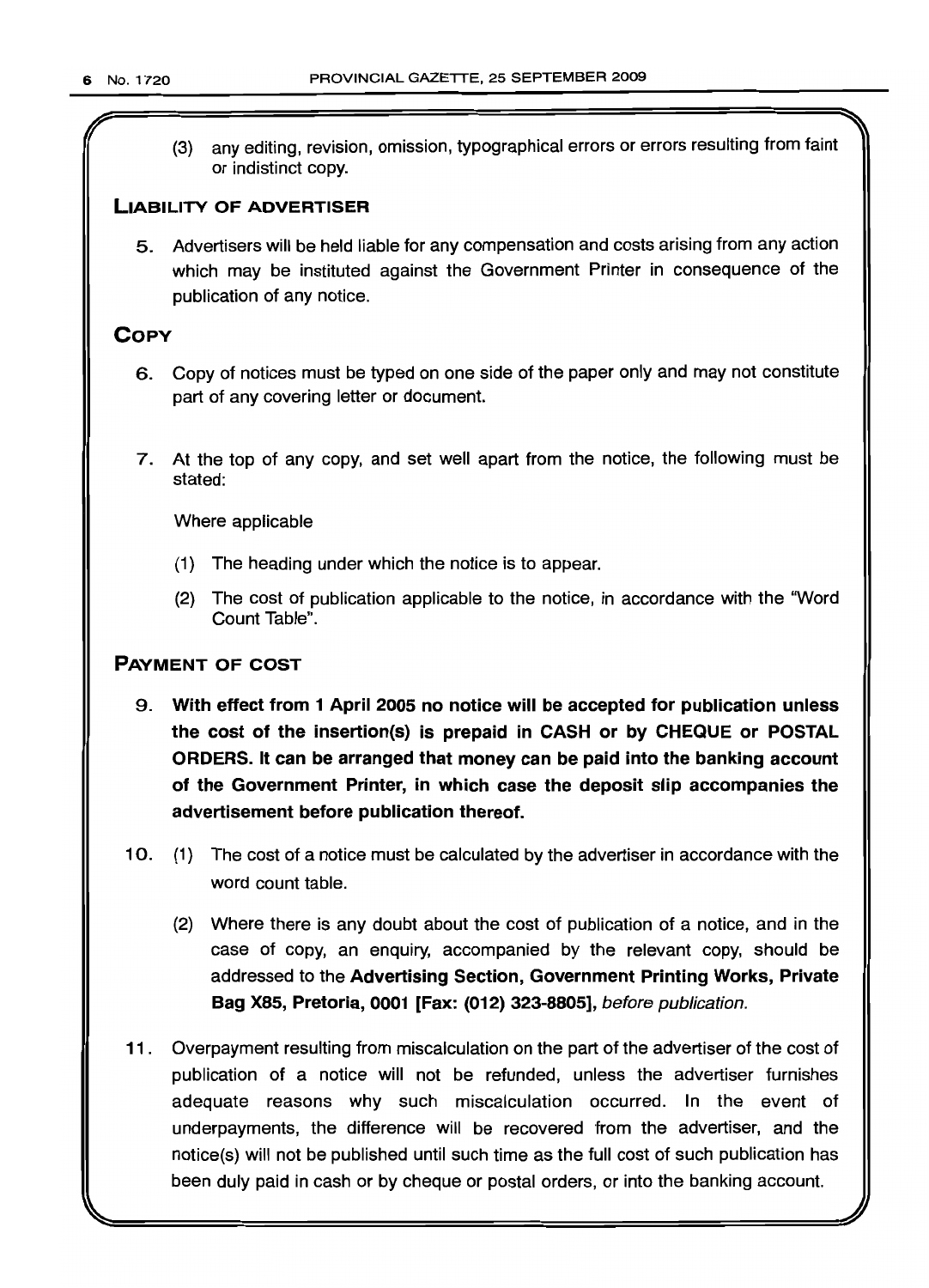- 12. In the event of a notice being cancelled, a refund will be made only if no cost regarding the placing of the notice has been incurred by the Government Printing Works.
- 13. The Government Printer reserves the right to levy an additional charge in cases where notices, the cost of which has been calculated in accordance with the Word Count Table, are subsequently found to be excessively lengthy or to contain overmuch or complicated tabulation.

## PROOF OF PUBLICATION

14. Copies of the Mpumalanga Province Provincial Gazette which may be required as proof of publication, may be ordered from the Government Printer at the ruling price. The Government Printer will assume no liability for any failure to post such Mpumalanga Province Provincial Gazette(s) or for any delay in despatching it/them.

# **GOVERNMENT PRINTERS BANK ACCOUNT PARTICULARS**

Bank: ABSA

BOSMAN STREET

Account No.: 4057114016

Branch code: 632005

Reference No.: 00000047

Fax No.: (012) 323 8805

## Enquiries:

| Mrs. L. Fourie    | Tel.: (012) 334-4686 |
|-------------------|----------------------|
| Mrs. H. Wolmarans | Tel.: (012) 334-4591 |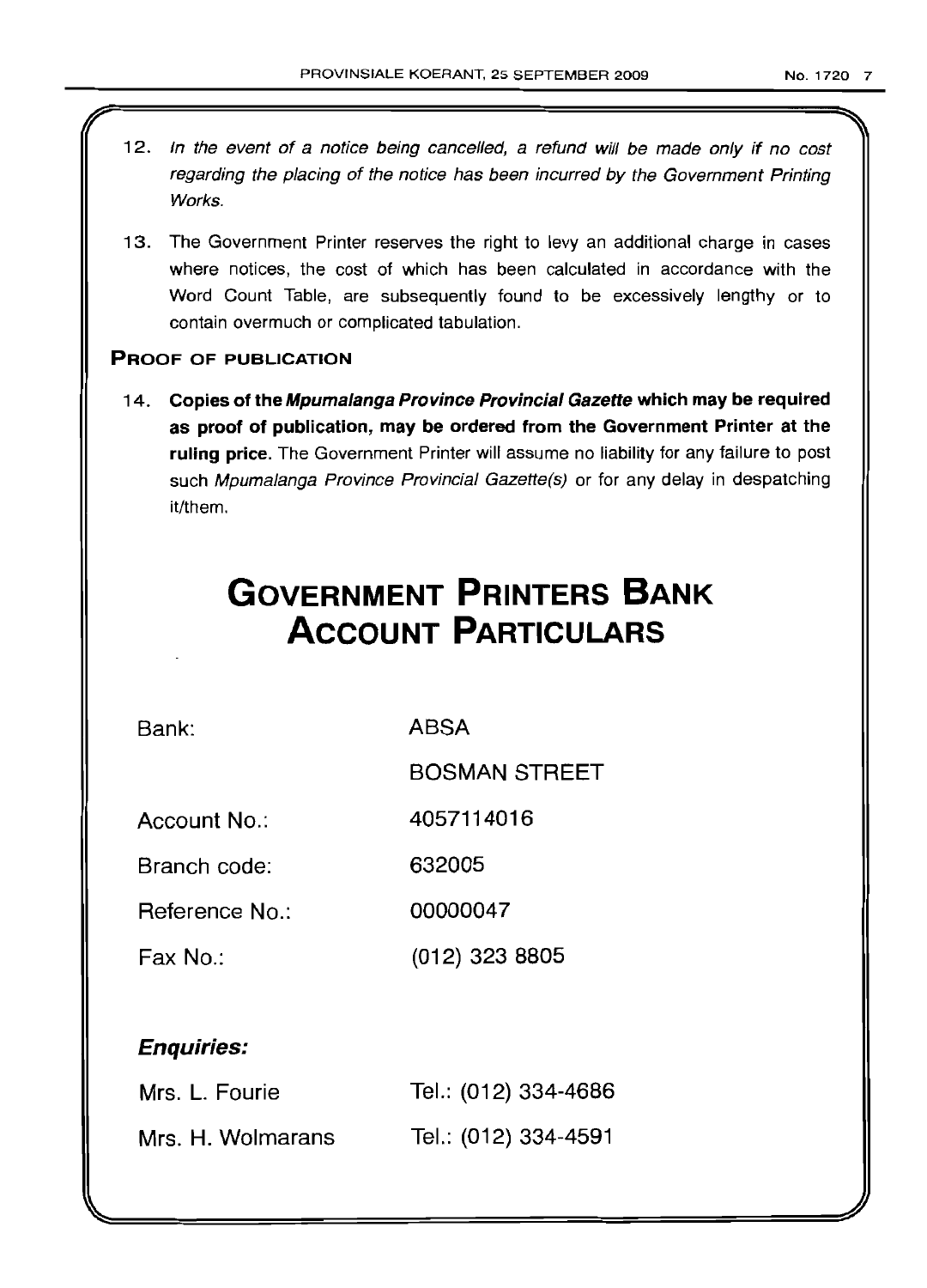## **GENERAL NOTICES • ALGEMENE KENNISGEWINGS**

#### NOTICE 298 OF 2009

NOTICE OF APPLICATION FOR AMENDMENT OF A TOWN-PLANNING SCHEME IN TERMS OF SECTION 56 (1) (a) OF THE TOWN-PLANNING AND TOWNSHIPS ORDINANCE, No. 15 OF 1986

#### STEVE TSHWETE AMENDMENT SCHEME 355

We, Izwe-Libanzi Development Consultants, being the authorized agents of the registered owners of Erf 5081, Middelburg Extension 8, hereby give notice in terms of section 56 (1) (a) of the Town-planning and Townships Ordinance, 1986, that we have applied to the Steve Tshwete Local Municipality for the amendment of the town-planning scheme known as the Steve Tshwete Town-planning Scheme, 2004, by the rezoning of the property described above, from "Residential 1" to "Residential 3" for a guest house and related purposes.

Particulars of the application will lie for inspection during normal office hours at the office of the Municipal Manager, Steve Tshwete Municipal Offices, corner of Kerk and Wanderers Streets, Middelburg, for a period of 28 days from 11 September 2009.

Objections to or representations in respect of the application must be lodged with or made in writing to the Municipal Manager at the above address or at P.O. Box 14, Middelburg, 1050, within a period of 28 days from 11 September 2009.

Address of applicant: P.O. Box 114, Ekangala, 1021.

## KENNISGEWING 298 VAN 2009

**.-**

KENNISGEWING VAN AANSOEK OM WYSIGING VAN DIE DORPSBEPLANNINGSKEMA INGEVOLGE ARTIKEL 56 (1) (a) VAN DIE ORDONNANSIE OP DORPSBEPLANNING EN DORPE, No. 15 VAN 1986

#### STEVE TSHWETE-WYSIGINGSKEMA 355

Ons, Izwe-Libanzi Development Consultants, synde die gemagtigde agent van die eienaars van Erf 5081, Middelburg Uitbreiding 8, gee hiermee ingevolge artikel 56 (1) (a) van die Ordonnansie op Dorpsbeplanning en Dorpe, 1986, kennis gee dat ek by die Steve Tshwete Plaaslike Munisipaliteit aansoek gedoen het om die wysiging van die dorpsbeplanningskema bekend as die Steve Tshwete-dorpsbeplanningskema, 2004, deur die hersonering van die eiendom hierbo beskryt, vanaf "Residensieel 1" na "Residensieel 3" vir 'n gastehuis en doeleindes in verband daarmee.

Besonderhede van die aansoek lê ter insae gedurende gewone kantoorure by die kantoor van die Munisipale Bestuurder, Steve Tshwete Munisipaliteit Kantore, Middelburg, hoek van Kerk- en Wanderersstraat, vir 'n tydperk van 28 dae vanaf 11 September 2009.

Besware teen of vertoë ten opsigte van die aansoek moet binne 'n tydperk van 28 dae vanaf 11 September 2009, skriftelik tot die Munisipale Bestuurder by bovermelde adres of by Posbus 14, Middelburg, 1050, ingedien of gerig word.

Adres van applikant: Posbus 114, Ekangala, 1021.

18-25

## NOTICE 299 OF 2009

#### HAZYVIEW AMENDMENT SCHEME 77

NOTICE OF APPLICATION FOR THE AMENDMENT OF TOWN-PLANNING SCHEME IN TERMS OF SECTION 56 (1) (b) (i) OF THE TOWN-PLANNING AND TOWNSHIPS ORDINANCE, 1986 (ORDINANCE 15 OF 1986)

We, Mahlori Development Consultants, being the authorised agent of the intended owner of Erf 1018, Hazyview Holiday Township, hereby give notice in terms of section 56 (1) (b) (i) of the Town-planning and Township Ordinance, 1986 (Ordinance 15 of 1986), that we have applied to the Mbombela Local Municipality for the amendment of the town-planning scheme known as Hazyview Peri-Urban Scheme, 1975, by the rezoning of Erf 1018, Hazyview Holiday Township from "Residential 1" to "Special" to allow a filling station and related uses.

Particulars of the application will lie for inspection during normal office hours at the office of the Municipal Manager, Mbombela Local Municipality, Nel Street, Nelspruit, for a period of 28 days from 18 September 2009.

Objections to, or representations in respect of the application must be lodged with or made in writing to the Municipal Manager at the above address or at Mbombela Local Municipality, PO Box 45, Nelspruit, 1200, within a period of 28 days from 18 September 2009.

Address of applicant: Mahlori Development Consultants, 39A Emhke Street, Zamangweni, Nelspruit, 1200. Tel: (013) 752-4153. Fax: *086* 659 2756. Makasane.b@gmail.com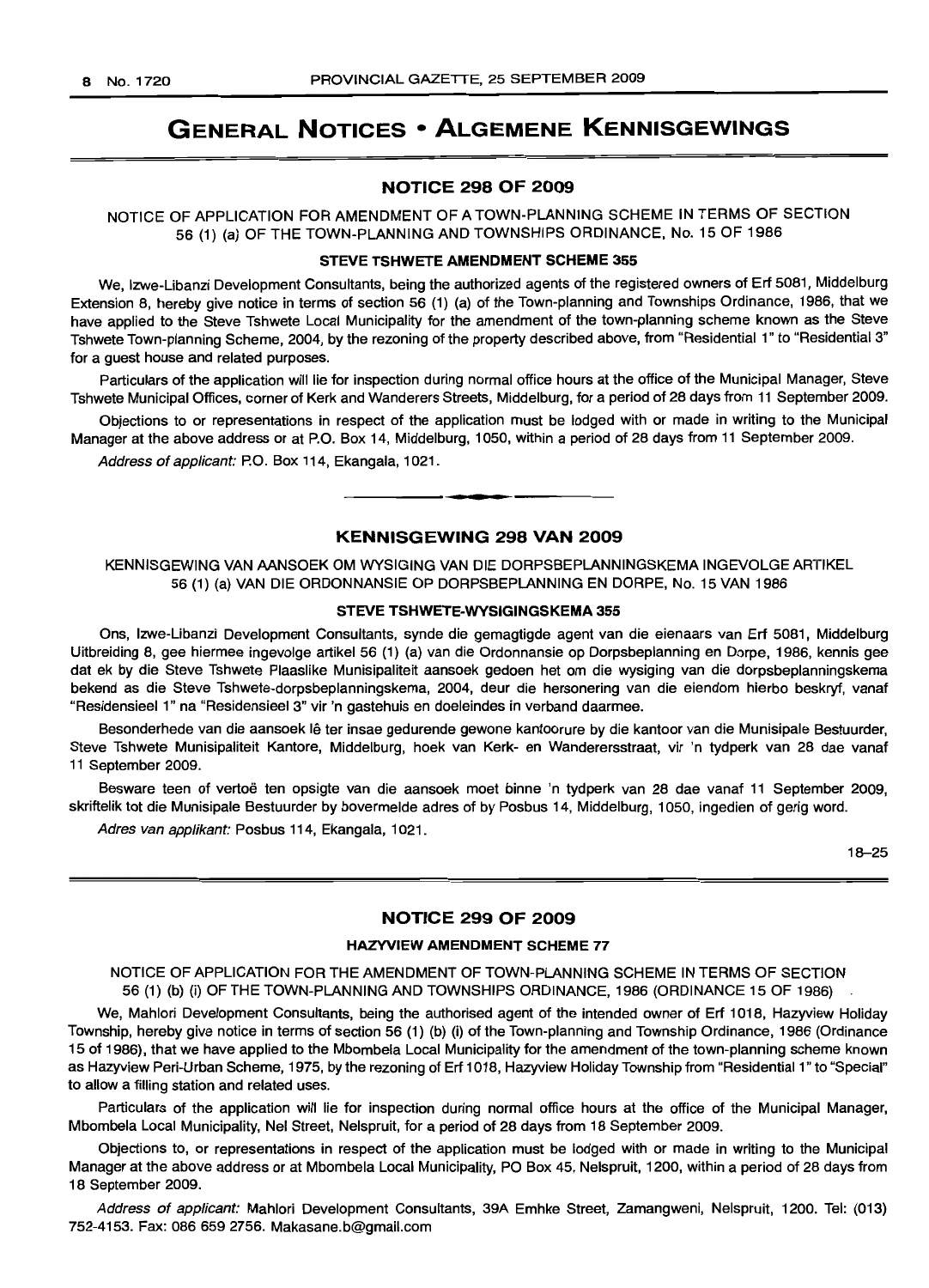#### **KENNISGEWING 299 VAN 2009**

## **HAZVVIEW-WYSIGINGSKEMA** 77

KENNISGEWING VAN AANSOEK OM WYSIGING VAN DORPSBEPLANNINGSKEMA INGEVOLGE ARTIKEL 56 (1) (b) (i) VAN DIE ORDONNANSIE OP DORPSBEPLANNING EN DORPE, 1986 (ORDONNANSIE 15 VAN 1986)

Ons, Mahlori Development Consultants, synde die gemagtigde agent van die geregistreerde en voornemende eienaar van Erf 1018, Hazyview Holiday Township, gee hiermee ingevolge artikel 56 (1) (b) (i) van die Ordonnansie op Dorpsbeplanning en Dorpe, 1986 (Ordonnansie 15 van 1986), kennis dat ons by die Mbombela Plaaslike Munisipaliteit aansoek gedoen het om die wysiging van die dorpsbeplanningskema bekend as Hazyview Peri-Urban Scheme, 1975, deur die hersonering van die eiendom hierbo beskryf, te hersoneer vanaf "Residensieel 1" na "Spesiaal" vir die doeleindes van 'n vulstasie en verwante gebruike.

Besonderhede van bogenoemde aansoek lê ter insae gedurende gewone kantoorure by die kantoor van die Munisipaliteit, Burgersentrum, Nelspruit, vir 'n tydperk van 28 dae vanaf 18 September 2009.

Besware teen of vertoë ten opsigte van die aansoek moet binne 'n tydperk van 28 dae vanaf 18 September 2009, skriftelik by of tot die Munisipale Bestuurder by bovermelde adres of Mbombela Plaaslike Munisipaliteit, Posbus 45, Nelspruit, 1200, ingedien of gerig word.

Adres van applikant: Mahlori Development Consultants, 39A Emhke Street, Zamangweni, Nelspruit, 1200. Tel: (013) 752-4153. Faks: 086 659 2756. Makasane.b@gmail.com

18-25

#### **NOTICE 300 OF 2009**

#### **EMALAHLENI AMENDMENT SCHEME 1195**

NOTICE OF APPLICATION FOR THE AMENDMENT OF THE TOWN-PLANNING SCHEME IN TERMS OF SECTION 56 (1) (b) (i) OF THE TOWN-PLANNING AND TOWNSHIPS ORDINANCE, 1986 (ORDINANCE 15 OF 1986)

We, Nuplan Development Planners, being the authorised agent of the registered owner of the Remaining Extent of Erf 491, Witbank Extension 1, hereby give notice in terms of section 56 (1) (b) (i) of the Town-planning and Townships Ordinance, 1986 (Ordinance 15 of 1986), that we have applied to the Emalahleni Local Municipality for the amendment of the town-planning scheme known as the Emalahleni Town-planning Scheme, 1991, by the rezoning of the property described above, situated at 61 Mandela Street, from "Residential 1"to "Business 4" for purposes of offices.

Particulars of the application will lie for inspection during normal office hours at the office of the Municipal Manager, Town Planning Division, Third Floor, Civic Centre, Mandela Avenue, Emalahleni, 1035, for a period of 28 days from 18 September 2009.

Objections to, or representations in respect of the application must be lodged with or made in writing to the Municipal Manager at the above address or at P.O. Box 3, eMalahleni, 1035, within a period of 28 days from 18 September 2009 (no later than 16 October 2009).

Address of agent: Nuplan Development Planners, PO Box 2555, Nelspruit, 1200. Tel: (013) 752-3422. Fax: (013) 752-5795. Ref: BKD-WS-008. E-mail: nuplan@mweb.co.za

#### **KENNISGEWING 300 VAN 2009**

**. -**

#### **EMALAHLENI-WYSIGINGSKEMA** 1195

KENNISGEWING VAN AANSOEK OM WYSIGING VAN DORPSBEPLANNINGSKEMA INGEVOLGE ARTIKEL 56 (1) (b) (i) VAN DIE ORDONNANSIE OP DORPSBEPLANNING EN DORPE, 1986 (ORDONNANSIE 15 VAN 1986)

Ons, Nuplan Development Planners, synde die gemagtigde agent van die geregistreerde eienaar van die Resterende Gedeelte van Erf 491, Witbank Uitbreiding 1, gee hiermee ingevolge artikel 56 (1) (b) (i) van die Ordonnansie op Dorpsbeplanning en Dorpe, 1986 (Ordonnansie 15 van 1986), kennis dat ons by die Emalahleni Plaaslike Munisipaliteit aansoek gedoen het om die wysiging van die dorpsbeplanningskema, bekend as Emalahleni-dorpsbeplanningskema, 1991, deur die hersonering van die eiendomme hierbo beskryf, geleë te Mandelastraat 61, vanaf "Residensieel 1" na "Besigheid 4" vir doeleindes van kantore.

Besonderhede van bogenoemde aansoek lê ter insae gedurende gewone kantoorure by die Munisipale Bestuurder, Stadsbeplanning Afdeling, Derde Vloer, Burgersentrum, Mandelarylaan, vir 'n tydperk van 28 dae vanaf 18 September 2009.

Besware teen of vertoe ten opsigte van die aansoek moet binne 'n tydperk van 28 dae vanaf 18 September 2009 (nie later as 16 Oktober 2009), skriftelik by of tot die Munisipale Bestuurder by bovermelde adres of by Posbus 3, Emalahleni, 1035, ingedien of gerig word.

Adres van agent: Nuplan Development Planners, Posbus 2555, Nelspruit, 1200. Tel: (013) 752-3422. Faks: (013) 752-5795. Verw: BKD-WS-008. E-mail: nuplan@mweb.co.za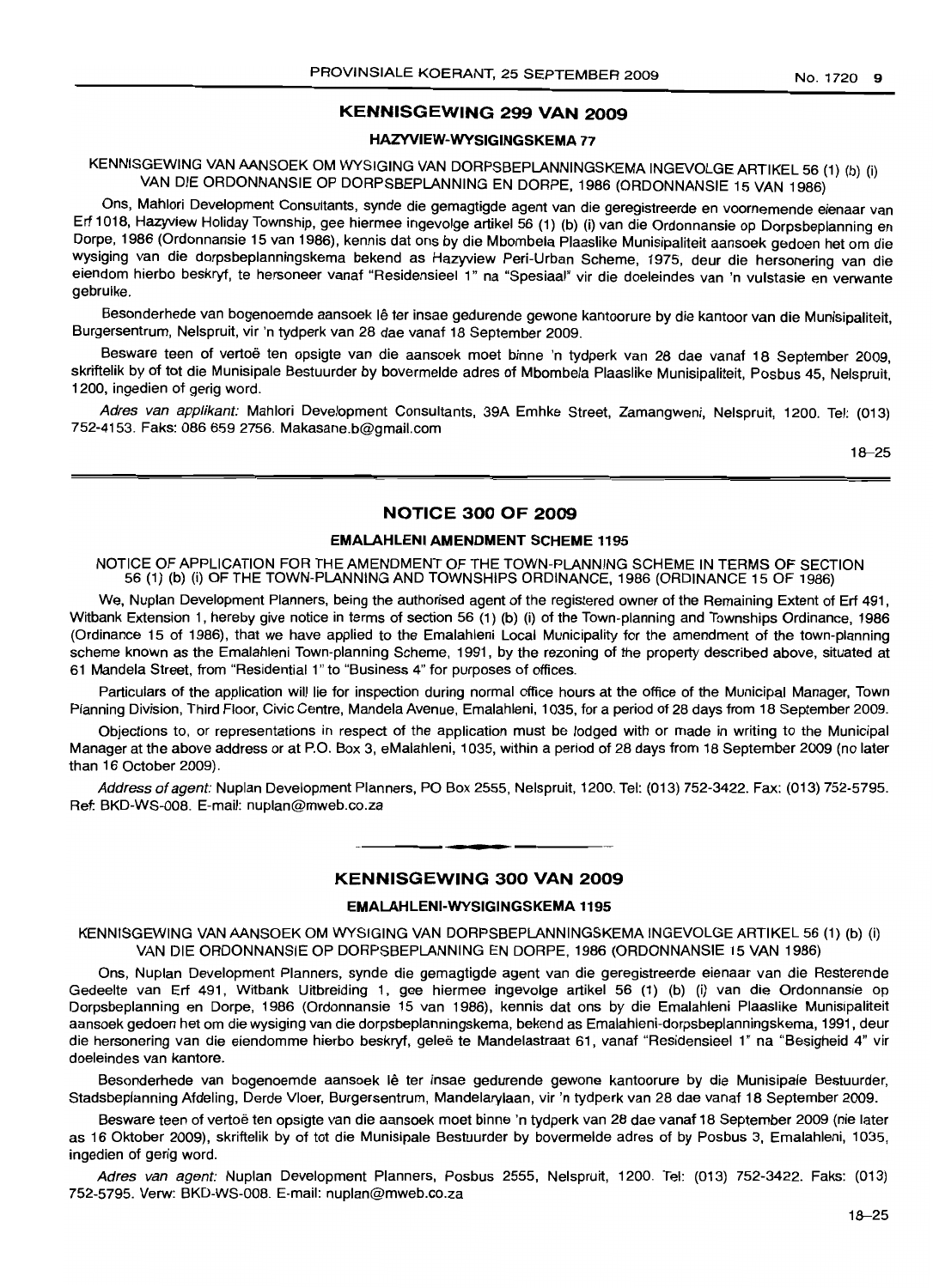## NOTICE 301 OF 2009

#### SCHEDULE 8

#### [REGULATION 11 (2)]

NOTICE OF APPLICATION FOR AMENDMENT OF TOWN-PLANNING SCHEME IN TERMS OF SECTION 56 (91) (B) (I) OF THE TOWN-PLANNING AND TOWNSHIPS ORDINANCE, 1986 (ORDINANCE 15 OF 1986)

#### DAVEL AMENDMENT SCHEME, 534

I, the undersigned, Theuns Christoffel Botha, being the authorized agent of the owner of-

(a) Erf 183, situated in the Davel Township, Registration Division IS, Province of Mpumalanga;

(b) Erf 185, situated in the Davel Township, Registration Division IS, Province of Mpumalanga;

(c) Erf 187, situated in the Davel Township, Registration Division IS, Province of Mpumalanga,

hereby give notice in terms of section 56 (1) (b) (i) of the Town-planning and Townships Ordinance, 1986, that I have applied to the Msukaligwa Local Municipality, for the amendment of the town-planning scheme known as the Davel Town-planning Scheme, 534, by the rezoning of the property described above, situated at-

(a) Erf 183, situated in the Davel Township, Registration Division IS, Province of Mpumalanga;

(b) Erf 185, situated in the Davel Township, Registration Division IS, Province of Mpumalanga;

(c) Erf 187, situated in the Davel Township, Registration Division IS, Province of Mpumalanga, from None to Industrial 3.

Particulars of the application will lie for inspection during normal office hours at the office of the Town Clerk, Msukaligwa Local Municipality, Civic Centre, Ermelo, for a period of 28 days from 27 March 2009.

Objections to or representations in respect of the application must be lodged with or made in writing to the Town Clerk/Secretary at the above address or at Dr TC Botha Inc., 16 Jan van Riebeeck Street, Ermelo, within a period of 28 days from 27 March 2009.

Address of owner: C/o Dr TC Botha Inc., 16 Jan van Riebeeck Street, Ermelo, 2350.

## KENNISGEWING 301 VAN 2009

**•**

## BYLAE 8

## [REGULASIE 11 (2)]

KENNISGEWING VAN AANSOEK OM WYSIGING VAN DORPSBEPLANNINGSKEMA INGEVOLGE ARTIKEL 56 (1) (b) (i) VAN DIE ORDONNANSIE OP DORPSBEPLANNING EN DORPE, 1986 (ORDONNANSIE 15 VAN 1986)

#### DAVEL WYSIGINGSKEMA, 534

Ek, Theuns Christoffel Botha, synde die gemagtigde agent van die eienaar van-

- (a) Erf 183, gelee in die Davel Dorpsgebied, Registrasie Afdeling IS, provinsie Mpumalanga;
- (b) Erf 185, gelee in die Davel Dorpsgebied, Registrasie Afdeling IS, provinsie Mpumalanga;

(c) Erf 187, gelee in die Davel Dorpsgebied, Registrasie Afdeling IS, provinsie Mpumalanga,

gee hiermee ingevolge artikel 56 (1) (b) (i) van die Ordonnansie op Dorpsbeplanning en Dorpe, 1986, kennis dat ek by die Msukaligwa Munisipaliteit aansoek gedoen het om die wysiging van die dorpsbeplanningskema bekend as Daveldorpsbeplanningskema, deur hersonering van die eiendom hierbo beskryf, geleë te--

(a) Erf 183, geleë in die Davel Dorpsgebied, Registrasie Afdeling IS, provinsie Mpumalanga;

(b) Erf 185, gelee in die DaveI Dorpsgebied, Registrasie Afdeling IS, provinsie Mpumalanga;

(c) Erf 187, gelee in die Davel Dorpsgebied, Registrasie Afdeling IS, provinsie Mpumalanga, vanaf Geen na Nywerheid 3.

Besonderhede van die aansoek Ie ter insae gedurende gewone kantoorure by die kantoor van die Stadsklerk, Msukaligwa Munisipaliteit, Burgersentrum, Ermelo, vir die tydperk van 28 dae vanaf 27 Maart 2009.

Besware teen of vertoë ten opsigte van die aansoek moet binne 'n tydperk van 28 dae vanaf 27 Maart 2009 skriftelik by of tot die Stadsklerk/Sekretaris by bovermelde adres of by Dr. TC Botha Ingelyf, Jan van Riebeeckstraat 16, Ermelo, ingedien of gerig word.

Adres van eienaar: Pia Dr. TC Botha Ing., Jan van Riebeeckstraat 16, Ermelo, 2350.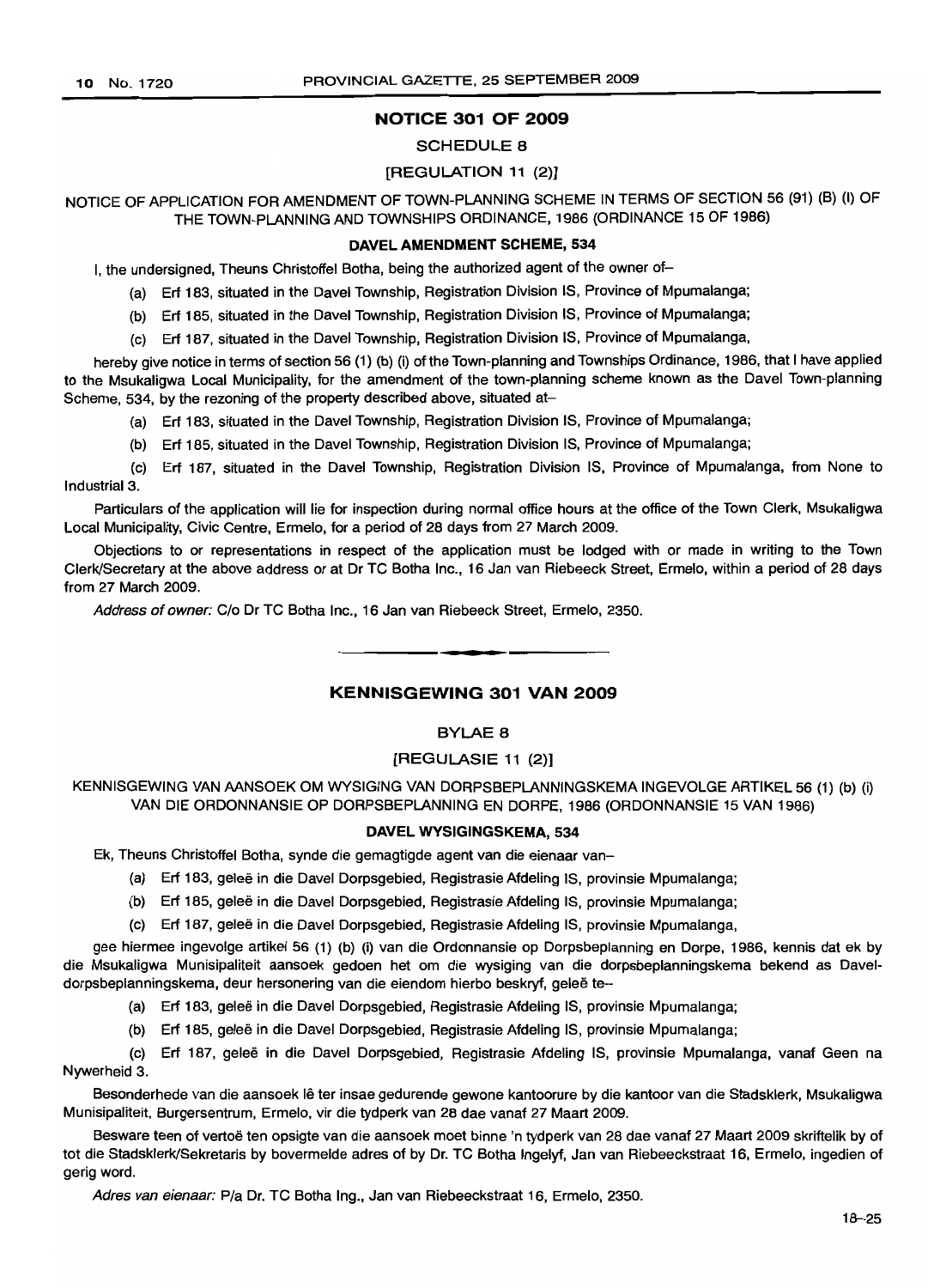## **NOTICE 306 OF 2009**

SCHEDULE 8

[Regulation 11 (2)]

NOTICE OF APPLICATION FOR AMENDMENT OF TOWN-PLANNING SCHEME IN TERMS OF SECTION 56 (1) (b) (i) OF THE TOWN-PLANNING AND TOWNSHIPS ORDINANCE 1986 (ORDINANCE 15 OF 1986)

#### **AMENDMENT SCHEME** 338

I, Johannes Jacobus Meiring, being the authorized agent of the owner of Portions 5 & 6 of Erf 2794 (Park) Township of Middelburg Extension 7, hereby give notice in terms of section 56 (1) (b) (i) of the Town-planning and Townships Ordinance that I have applied to the Steve Tshwete Local Municipality for the amendment of the town-planning scheme known as Steve Tshwete Town-planning Scheme, 2004, by the rezoning of the properties described above, situated on Wicht Street, from "Park" to "Industrial 1".

Particulars of the application will lie for inspection during normal office hours at the office of the Town Secretary, Room C314, Municipal Building, Middelburg, for a period of 28 days from 25 September 2009.

Objections to or representations in respect of the application must be lodged with or made in writing to the Secretary at the above address or at P.O. Box 14, Middelburg, 1050, within a period of 28 days from 25 September 2009.

Address of agent: Johan Meiring, Professional Land Surveyor, P.O. Box 442, Middelburg, 1050.

### **KENNISGEWING 306 VAN 2009**

**-**

BYLAE 8

[Regulasie 11 (2)]

KENNISGEWING VAN AANSOEK OM WYSIGING VAN DORPSBEPLANNINGSKEMA INGEVOLGE ARTIKEL 56 (1) (b) (i) VAN DIE ORDONNANSIE OP DORPSBEPLANNING EN DORPE 1986 (ORDONNANSIE 15 VAN 1986)

#### **WYSIGINGSKEMA** 338

Ek, Johannes Jacobus Meiring, synde die gemagtigde agent van die eienaar van Gedeeltes 5 & 6 van Erf 2794 (Park), Middelburg Uitbreiding 7 Dorp, gee hiermee ingevofge artikel 56 (1) (b) (i) van die Ordonnansie op Dorpsbeplanning en Dorpe kennis dat ek by die Steve Tshwete Plaaslike Munisipaliteit, aansoek gedoen het om die wysiging van die dorpsbeplanningskema bekend as Steve Tshwete Dorpsbeplanningskema, 2004, deur die hersonering van die eiendomme hierbo beskryf, geleë te Wichtstraat, van "Park" na "Industrieel 1".

Besonderhede van die aansoek lê ter insae gedurende gewone kantoorure by die kantoor van die Stadssekretaris, Kamer C314, Munisipale Gebou, Middelburg, vir 'n tydperk van 28 dae vanaf 25 September 2009.

Besware of vertoe ten opsigte van die aansoek moet binne 'n tydperk van 28 dae vanaf 25 September 2009 skriftelik by of tot die Sekretaris by bovermelde adres of by Posbus 14, Middelburg, 1050, ingedien of gerig word.

Adres van agent: Johan Meiring, Professionele Landmeter, Posbus 442, Middelburg, 1050.

25-2

#### **NOTICE 307 OF 2009**

SCHEDULE 8

[Requlation 11 (2)]

NOTICE OF APPLICATION FOR AMENDMENT OF TOWN-PLANNING SCHEME IN TERMS OF SECTION 56 (1) (b) (i) OF THE TOWN-PLANNING AND TOWNSHIPS ORDINANCE 1986 (ORDINANCE 15 OF 1986)

#### **AMENDMENT SCHEME** 357

I, Johannes Jacobus Meiring, being the authorized agent of the owner of Remainder of Portion 2 of Erf 218, Township of Middelburg, hereby give notice in terms of section 56 (1) (b) (i) of the Town-planning and Townships Ordinance that I have applied to the Steve Tshwete Local Municipality for the amendment of the town-planning scheme known as Steve Tshwete Town-planning Scheme, 2004, by the rezoning of the property described above, situated at Voortrekker Street, from "Residential 2" to "Business 1".

Particulars of the application will lie for inspection during normal office hours at the office of the Town Secretary, Room C314, Municipal Building, Middelburg, for a period of 28 days from 25 September 2009.

Objections to or representations in respect of the application must be lodged with or made in writing to the Secretary at the above address or at P.O. Box 14, Middelburg, 1050, within a period of 28 days from 25 September 2009.

Address of agent: Johan Meiring, Professional Land Surveyor, P.O. Box 442, Middelburg, 1050.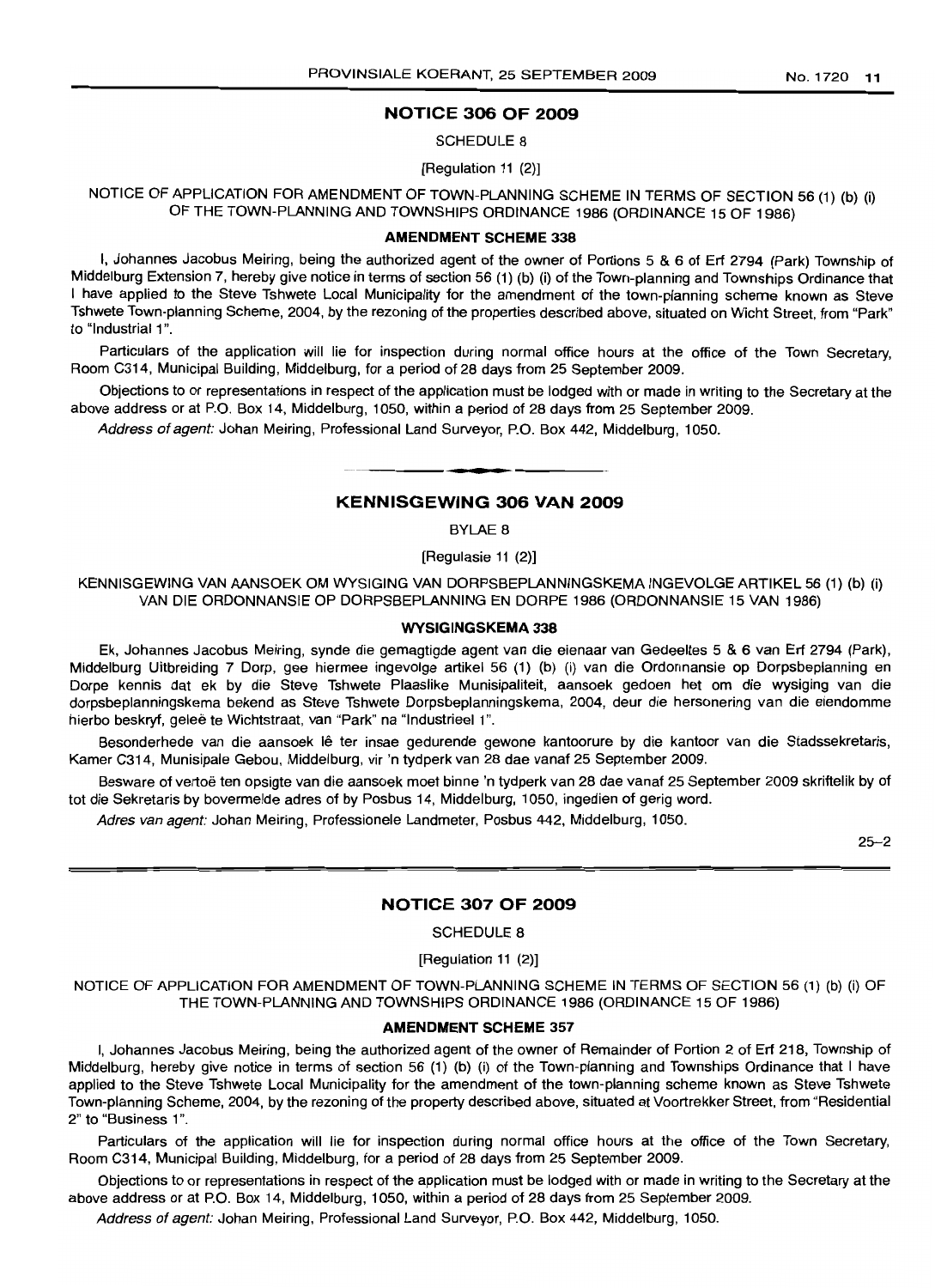## KENNISGEWING 307 VAN 2009

BYLAE 8

[Regulasie 11 (2)]

#### KENNISGEWING VAN AANSOEK OM WYSIGING VAN DORPSBEPLANNINGSKEMA INGEVOLGE ARTIKEL 56 (1) (b) (i) VAN DIE ORDONNANSIE OP DORPSBEPLANNING EN DORPE 1986 (ORDONNANSIE 15 VAN 1986)

#### WYSIGINGSKEMA 357

Ek, Johannes Jacobus Meiring, synde die gemagtigde agent van die eienaar van Restant van Gedeelte 2 van Erf 218, Middelburg Dorp, gee hiermee ingevolge artikel 56 (1) (b) (i) van die Ordonnansie op Dorpsbeplanning en Dorpe kennis dat ek by die Steve Tshwete Plaaslike Munisipaliteit aansoek gedoen het om die wysiging van die dorpsbeplanningskema bekend as Steve Tshwete Dorpsbeplanningskema, 2004, deur die hersonering van die eiendom hierbo beskryf, geleë te Voortrekkerstraat, van "Residensieel 2" na "Besigheid 1".

Besonderhede van die aansoek lê ter insae gedurende gewone kantoorure by die kantoor van die Stadsekretaris, Kamer C314, Munisipale Gebou, Middelburg, vir 'n tydperk van 28 dae vanaf 25 September 2009.

Besware of vertoë ten opsigte van die aansoek moet binne 'n tydperk van 28 dae vanaf 25 September 2009 skriftelik by of tot die Sekretaris by bovermelde adres of by Posbus 14, Middelburg, 1050, ingedien of gerig word.

Adres van agent: Johan Meiring, Professionele Landmeter, Posbus 442, Middelburg, 1050.

 $25 - 2$ 

### NOTICE 308 OF 2009

## MARLOTH PARK AMENDMENT SCHEME 11

NOTICE OF APPLICATION FOR THE AMENDMENT OF TOWN-PLANNING SCHEME IN TERMS OF SECTION 56 (1) (b) (i) OF THE TOWN-PLANNING AND TOWNSHIPS ORDINANCE, 1986 (ORDINANCE 15 OF 1986)

We, Sisonke Development Planners, on behalf of the registered owner of Portion 1 of Erf 3884, Marloth Park Holiday Township, hereby gives notice in terms of section 56 (1) (b) (i) of the Town-planning and Townships Ordinance, 1986 (Ordinance 15 of 1986), that we have applied to the Nkomazi Municipality for the amendment of the Marloth Park Town-planning Scheme, 2000, by the rezoning of Portion 1 of Erf 3884, Marloth Park Holiday Township (Olifant Drive), from "Special" for shops, restaurant and dwelling house to "Special" for general business activities and dwelling house, subject to an annexure making provision for extended development conditions.

Particulars of the application will lie for inspection during normal office hours at the office of the Municipal Manager, Nkomazi Municipality, Civic Centre, Park Street 9, Malelane, for a period of 28 days from 25 September 2009.

Objections to, or representations in respect of the application must be lodged with or made in writing to the Municipal Manager at the above address or at Private Bag Xl 01, Malelane, 1320, within a period of 28 days from 25 September 2009.

Address of applicant: Sisonke Development Planners, P.O. Box 2446, Nelspruit, 1200. Tel: (013) 755-4572. Fax: (013) 755-2803.

#### KENNISGEWING 308 VAN 2009

**• •**

#### MARLOTH PARK-WYSIGINGSKEMA 11

KENNISGEWING VAN AANSOEK OM WYSIGING VAN DORPSBEPLANNINGSKEMA INGEVOLGE ARTIKEL 56 (1) (b) (i) VAN DIE ORDONNANSIE OP DORPSBEPLANNING EN DORPE, 1986 (ORDONNANSIE 15 VAN 1986)

Ons, Sisonke Development Planners, namens die geregistreerde eienaar van Gedeelte 1 van Erf 3884, Marloth Park Vakansiedorp, gee hiermee ingevolge artikel 56 (1) (b) (i) van die Ordonnansie op Dorpsbeplanning en Dorpe, 1986 (Ordonnansie 15 van 1986), kennis dat ons by die Nkomazi Munisipaliteit aansoek gedoen het om die wysiging van die Marloth Park-dorpsbeplanningskema, 2000, deur die hersonering van Gedeelte 1 van Erf 3884, Marloth Park Vakansiedorp (Olifantrylaan), vanaf "Spesiaal" vir winkels, restaurant en woonhuis na "Spesiaal" vir algemene besigheidsgebruike en woonhuis, onderworpe aan 'n bylae om voorsiening te maak vir uitgebreide ontwikkelingsvoorwaardes.

Besonderhede van die aansoek lê ter insae gedurende gewone kantoorure by die kantoor van die Munisipale Bestuurder, Nkomazi Munisipaliteit, Burgersentrum, Parkstraat 9, Malelane, vir 'n tydperk van 28 dae vanaf 25 September 2009.

Besware teen of vertoë ten opsigte van die aansoek moet binne 'n tydperk van 28 dae vanaf 25 September 2009 skriftelik by die Munisipale Bestuurder by bovermelde adres of by Privaatsak X101, Malelane, 1320, ingedien of gerig word.

Adres van applikant: Sisonke Development Planners, Posbus 2446, Nelspruit, 1200. Tel: (013) 755-4572. Faks: (013) 755-2803.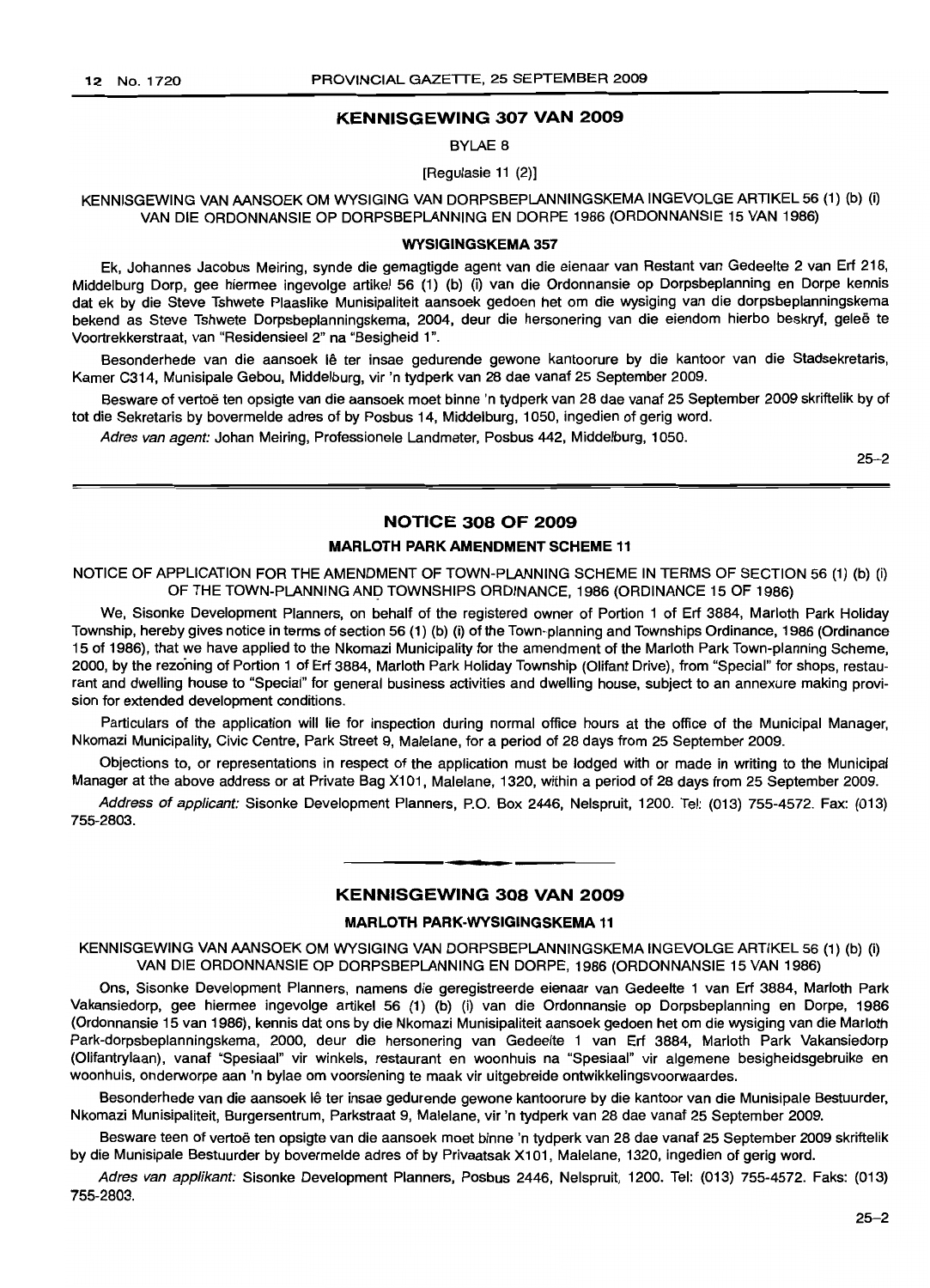### **NOTICE 309 OF 2009**

SCHEDULE 11

(Regulation 21)

#### NOTICE OF APPLICATION FOR ESTABLISHMENT OF TOWNSHIP

Notice in terms of section 69 (6) (a) of the Town-planning and Townships Ordinance, 1986 (Ordinance 15 of 1986), is hereby announced that Planit Planning Solutions CC has applied for the establishment of the township referred to in the Annexure hereto.

Particulars of the application will lie for inspection during normal office hours at the Municipal Offices, corner of Stuart and Joubert Streets, Balfour, for a period of 28 days from 25 September 2009.

Objections to or representations in respect of the application must be lodged with or made in writing and in duplicate to the City Manager at the above address or at Private Bag X1005, Balfour, 2400, within a period of 28 days from 25 September 2009.

#### **ANNEXURE**

Name of township complex: **Springfield Extension** 3.

Full name of applicant: Planit Planning Solutions CC.

Erven in proposed township:

- 1 erf: "Municipal" (cemetery).
- 1 erf: "Institutional" (retirement village).
- 1 erf: "Residential 3" (general residential).
- 1 erf: "Business".
- 1 erf: "Private Open Space".
- 1 erf: "Road".

Description of land on which township is to be established: Remainder of Portion 137 of the farm Grootvlei 453-1R. Location of proposed township: The site is situated to the east of the existing Grootvlei Township.

## **KENNISGEWING 309 VAN 2009**

**-**

SKEDULE 11

(Regulasie 21)

#### KENNISGEWING VAN AANSOEK OM STIGTING VAN DORP

Ingevolge artikel 69 (6) (a) van die Ordonnansie op Dorpsbeplanning en Dorpe, 1986 (Ordonnansie 15 van 1986), word hiermee bekend gemaak dat Planit Planning Solutions CC aansoek gedoen het om die dorp in die Bylae hierby genoem, te stig.

Besonderhede van die aansoek lê ter insae gedurende gewone kantoorure by die Burgersentrum, h/v Stuart- en Joubertstraat, Balfour, vir 'n tydperk van 28 dae vanaf 25 September 2009.

Besware teen of vertoë ten opsigte van die aansoek moet binne 'n tydperk van 28 dae vanaf 25 September 2009 skriftelik en in tweevoud by of tot die Munisipale Bestuurder by bovermelde adres of by Privaatsak X1005, Balfour, 2400, ingedien of gerig word.

#### **BYLAE**

Naam van dorp/kompleks: **Springfield Uitbreiding** 3.

Volle naam van aansoeker: Planit Planning Solutions CC.

Erwe in voorgestelde dorp:

- 1 ert: "Munisipaal" (begraafplaas).
- 1 erf: "Institusioneel" (aftreeoord).
- 1 erf: "Residensieel 3" (algemene residensieel).
- 1 erf: "Besigheid".
- 1 ert: "Privaat Oop Ruimte".

1 ert: "Pad".

Beskrywing van grond waarop dorp gestig staan te word: Restant van Gedeelte 137 van die plaas Grootvlei 453-IR. Ligging van voorgestelde dorp: Die terrein is oos van die bestaande Grootvlei-dorpsgebied geleë.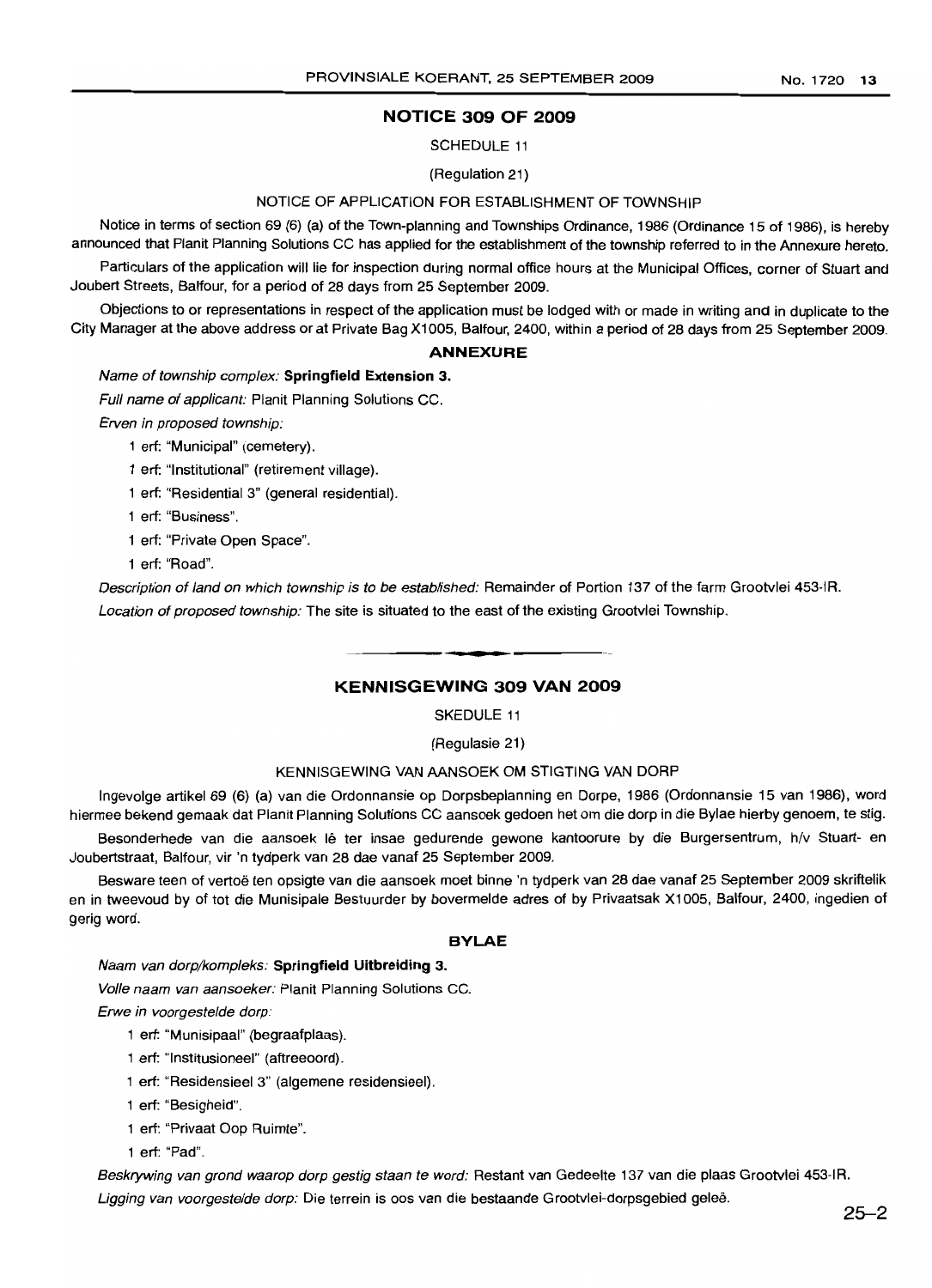#### **NOTICE 302 OF 2009**

#### NOTICE OF AN APPLICATION FOR THE ESTABLISHMENT OF A LAND DEVELOPMENT AREA IN TERMS OF THE DEVELOPMENT FACILITATION ACT, 1995 (ACT 67 OF 1995)

[Regulation 21(10) of the Development Facilitation Regulations, 2000 (No. R.1 of 2000) in terms of the

## Development Facilitation Act. 1995 (Act No. 67 of 1995)]

## PROPOSED AMBERLEY MOUNTAIN RESERVE

#### [REFERENCE NUMBER: MDT26/05/09/01/AMBERLEY MOUNTAIN RESERVE]

Pieterse, Du Toit & Associates Town and Regional Planners, on behalf of Pine Trout Farm Holdings pty Ltd has lodged an application in terms of the Development Facilitation Act, 1995 for the approval of a Land Development Area, to be known as Amberley Mountain Reserve and the Suspension and Removal of Servitudes and Restrictive Conditions, and the suspension of the provisions of the Subdivision of Agricultural Land Act, 1970 (Act No. 70 of 1970), on Portion 5 of the farm Valyspruit 132 JT, and the Remainder, Portion 1, the Remainder of Portion 12 and Portion 16 all of the farm Roodeklip 134 JT. The properties that are the subject of the application are jointly approximately 904 hectares in extent and located some 5 km west and south west of Dullstroom and southerly adjoining the Holingsberg Fly-Fishing and Country Chalets.

The proposed development(s) will consist of the following:

- 30 "Residential 1" properties (with an average size of some 19,82 ha each) to be utilised for rural residential occupation.
- 40 single "Residential 1" village properties of on average ±1014 m<sup>2</sup> each;
- 2 portions with a total area of some 26,42 ha for lodge overnight accommodation;
- 15 "Special" zoned properties with a total area of approximately 27,47 ha to be utilised for private streets for the estate properties;
- 6 "Special" zoned properties with a total area of some 3,7 ha to be utilised for private streets for the villages;
- 10 private open space properties with a total area of approximately 213,42 ha to be utilised for estate communal property; and
- 7 private open space properties with a total area of approximately 3,68 ha to be utilised for communal property for the villages.

The relevant plan(s), document(s) and information are available for inspection at the offices of the representative of the Land Development Applicant, i.e., Pieterse, Du Toit & Associates CC., Concillium Building, 118 General Beyers Street, Welgelegen, Polokwane (Pietersburg), 0699 or the Designated Officer/Tribunal Registrar Ms. R. Motaung of the Mpumalanga Development Tribunal, First floor, Building 6, Riverside Government Complex, Riverside Boulevard, Nelspruit 1200 for a period of 21 days from 18 September 2009.

The application will be considered at a Tribunal Hearing to be held at 09:00 on 3 December 2009 at the Pine Trout Farm Homestead on Portion 12 of the farm Roodeklip 134 JT, located approximately 900 m north east from Dullstroom on the R540 Provincial Road and then 8,9 km south east on a private road, and a Pre-Hearing conference will be held at 09:00 on 25 November 2009 at 18 Jones Street, Nelspruit.

Any person having an interest in the application should please note:

- 1. You may within a period of 21 days from the date of the first publication of this notice, provide the designated officer with your written objections or representations; or
- 2. If your comments constitute an objection to any aspect of the land development application, you must appear in person or through a representative before the Tribunal on, the date mentioned above.

Any written objection or representation must be delivered to the Tribunal Registrar/Designated Officer at the Mpumalanga Development Tribunal, First Floor Building 6, Riverside Government Complex, Riverside Boulevard Nelspruit 1200 or Private Bag X11219 Nelspruit 1200 or Fax: 013-7668247 and Pieterse, Du Toit & Associates C.C., 118 General Beyers Street Welgelegen Polokwane, or PO Box 11306 Bendor Park 0699, or Fax: 015- 2974584 (Tel: 015-2974970/1), and you may contact the Ms. R. Motaung Tribunal RegistrarlDesignated Officer if you have any queries on telephone no. 013-7666314.

[18/09/2009 & 2510912009)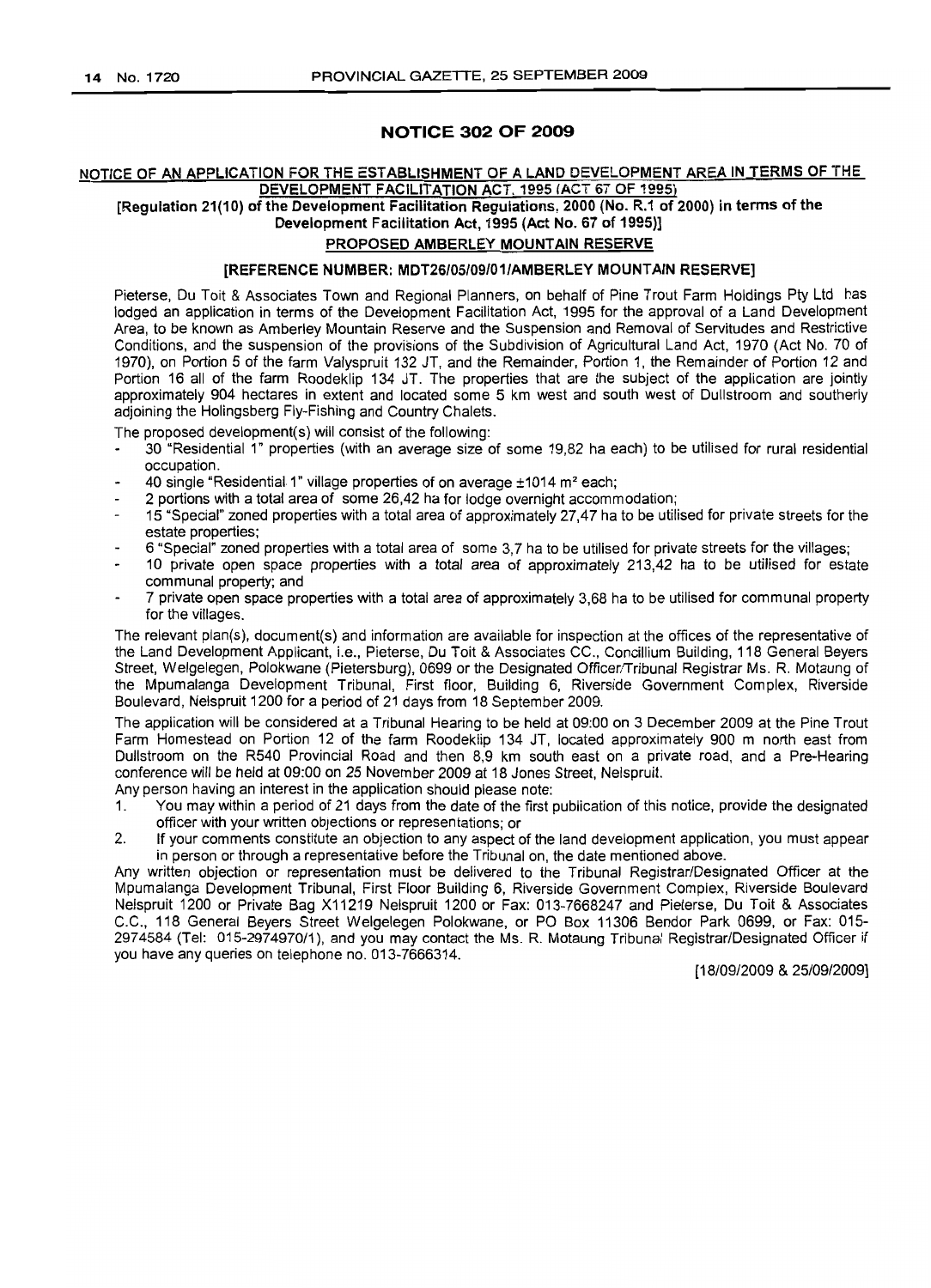## **NOTICE 302 OF 2009**

## **SATISO SESICELO SEKUSUNGULWA KWENDZAWO YEKUTFUTFUKISWA KWEMHLABA NGEKULANDZELA UMTSETFO WEKUHLELEMBISA INTFUTFUKO, 1995 /UMTSETFO 67 WANGA 1995)**

**[Umtsetfosimiso 21(10) weMitsetfotimiso tekuHlelembisa iNtfutfuko. 2000 (No. R.1 of 2000) ngekulandzeia uMtsetfo wekuHleiembisa iNtfutfuko, 1995 (uMtsetfo** nombolo **67 wanga 1995)]**

### **l-AMBERLEY MOUNTAIN RESERVE LEHLONGOTIWE**

#### **[INOMBOLO YEREFURENSI: MDT26/05/09/01/AMBERLEY MOUNTAIN RESERVE]**

Baka-Pieterse, Du Toit & Associates Town and Regional Planners (njengasekhelini ngaphasi), egameni Ie-Pine Trout Farm Holdings Ply Ltd bafake sicelo ngekulandzela Sahluko V seMtsetfo Wekuhlelembisa Intfutfuko, 1995 sekuvunywa kweNdzawo Yekutfutfukiswa Kwemhlaba. lotawatiwa ngekutsi yi-Amberley Mountain Reserve kanye neKumiswa neKhlshwa kweBugcila neTimo Letincabelako, kumiswa kwemibandzela yeSigatjana seMtsetfo Wemhlaba Wekulima. 1970 (uMtsetfo Nombolo 70 wanga 1970), kuncenye 5 yelipulazi i-Valyspruit 132 JT, kanye neNsalela, Incenye 1, iNsalela yeNcenye 12 kanye neNcenye 16 yayo lonkhe lipulazi le-Roodeklip 134 JT. Letimphahla lekufakwa sicelo kuto setihlangene tenta cishe emahektha lati-904 ngebukhulu kantsi isendzaweni lengemakhilomitha lasi-5 enshonalanga nasenlnqizirnu nshonaianga ye-Dullstroom kantsi ihlangana nqakumnqizirnu ye-Holingsberg Fly-Fishing ne-Country Chalets.

Le(ti)ntfutfuko lehlongotiwe itawufaka loku lokulandzelako:

- Tindzawo "Tekuhlala 1" leti-30 (Ietinebukhulu lobulingene lobungu 19.82 ha ngayinye) letitawusetjentiswa kuhlala kwasemaphandleni.
- Tindzawo temadolobhana "Tekuhlala 1" tinye letl-40 tebukhulu lobulingene lobucishe bube  $\pm 1014$  m<sup>2</sup> ngayinye;
- Tincenye leti-2 letindzawo seyiphelele lengema 26,42 ha telontji yekulala ebusuku;
- Tindzawo letisikiwe "Letisipesheli" letili-15 tendzawo seyiphelele lengalina 27,47 ha letitawusetjentiselwa titaladi tangasese tetindzawo tema-estate;
- Tindzawo letisikiwe "Letisipesheli" leti-6 tendzawo seyiphelele lengalina 3,7 ha letitawusetjentiselwa titaladi tangasese temadoiobhana:
- Tindzawo letivulekile tangasese leti-10 tendzawo seyiphelele lengalingana 213.42 ha letawusetjentiselwa kuba yindzawo yekuhlala vema-estate; kanye
- Tindzawo letivulekile tangasese letl-7 tendzawo seyiphelele lengalingana 3.68 ha letawusetjentiselwa kuba yindzawo yekuhlala yemadolobhana; kantsi
- I(ema)pulani, um(imi)culu kanye nemniningwane kuyatfolakala kubonwa emahhovisi eMfakisicelo

Wekutfutfuklswa Kwemhlaba, k.k., Pieterse, Du Toit & Associates CC., Concillium Building, 118 General Beyers Street, Welgelegen, Polokwane (Pietersburg), 0699 nobe kuMabhalane Weilbandla/Siphatsimandla Lesikhetsiwe, Nks.<br>R. Motaung, Welibandla Lentfutfuko eMpumalanga, First Floor Building 6, Riverside Government Complex, Riversid First Floor Building 6, Riverside Government Complex. Riverside Boulevard. Nelspruit 1200 sikhatsi semalanga langema 21 kusukela ngamhlaka 18 Septemba 2009.

Lesicelo sitawubukiswa Ekulalelweni Kwelibandla lokutawubanjwa nga 09:00 ngamhlaka 3 Disemba 2009 ku-Pine Trout Farm Homestead kuNcenye 12 yelipulazi i-Roodeklip 134 JT, lelisendzaweni lecishe ibe ngemamitha langema 900 enyakatfo mpumalanga kusuka e-Dullstroom kuMgwaco weSifundza i-R540 bese kuba ngu 8.9 km eningizimu mpumalanga kumgwaco wangasese, kantsi umhlangano wekuLalelwa kwekucala, uma kunesidzingo, utawubanjwa nga 09:00 mhlaka 25 Novemba 2009 e-18 Jones Street. Nelspruit.

Nobe ngubani lonenshisakalo ngekusicelo kumele akhumbule kwekutsi:

- 1. Kumele ngekhatsi kwesikhatsi semalanga langema 21 kusukela ngelusuku Iwekushicelela kwekucala kwalesatiso, anikete siphatsimandla lesikhetsiwe ngetiphikiso letibhaliwe nobe tetfulo; nobe
- 2, Uma ngabe imibono ifaka ekhatsi kuphikisa nobe nguluphi luhlangotsi Iwesicelo sekutfutfukiswa kwemhlaba, kumele uvele ngekwakho nobe utfumeli umuntfu ngaphambi kweLibandla, ngelusuku loluphawulwe nqetulu.

Nobe ngukuphi kuphikisa nobe setfulo kumele kutfunyelwe kuRejistra Yelibandla/Kusiphatsimandla Lesikhetsiwe kuLibandla Lentfutfuko eMpumalanga, First Floor Building 6, Riverside Government Complex, Riverside Boulevard Nelspruit 1200 nobe Private Bag X11219 Nelspruit 1200 nobe Ifeksi: 013-7668247 kanye naku-Pieterse, Du Toit & Associates C.C., 118 General Beyers Street Welgelegen Polokwane, nobe PO Box 11306 Bendor Park 0699, nobe Ifeksi: 015-2974584 (Luc: 015-2974970/1), futsi ungatsintsa Nks. R. Motaung Irejistra Yelibandla/Siphatsimandla Lesikhetsiwe uma unemibuto kunombolo yelucingo 013-7666314.

[18/09/2009 & 2510912009]

**18-25**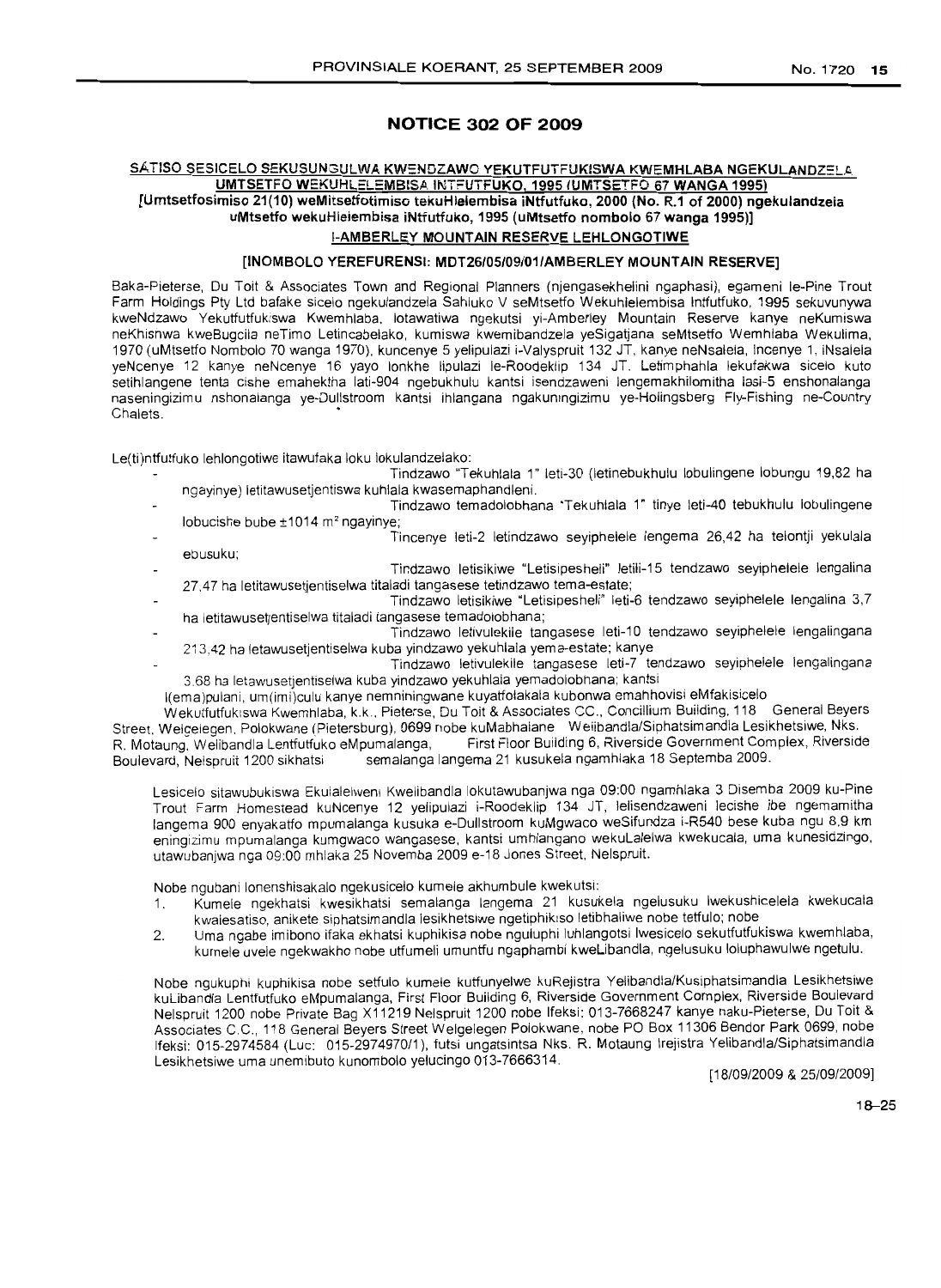## **NOTICE 303 OF 2009**

#### **NOTICE OF LAND DEVELOPMENT AREA APPLICATION (REFERENCE NUMBER MDT** 07/08/09/01 **Sonyaka Lakeside Estate)**

Caz Dry Attorneys, on behalf of Byron Black, has lodged an application in terms of Section 31 of the Development Facilitation Act 1995 for the establishment of a land development area on Portion 77 (a portion of Portion 20) of the Farm Klipkopje 228 JT.

The development will consist of a rural residential estate consisting of the following:

- 28 Erven: "Special" for purpose of rural residential land uses
- 1 Erf "Special" for purpose of an access road
- 2 Erven "Private Open Space"
- 1 Erf "Special" for infrastructure purpose
- 2 Erven "Special" for temporary construction access purpose

The relevant plan(s), document(s) and other information are available for inspection at Ms. Refilwe Motaung of the Department of Agriculture, Rural Development and Land Administration, at 50 Murray Street, Nelspruit, Ground Floor or at the address of the applicant provided hereunder, for a period of 21 (twenty one) days from 18 September 2009.

The application will be considered at a Tribunal Hearing to be held at 9:00 on 27 November 2009 at Karula Hotel, White River and the Pre-Hearing Conference will be held at 9:00 on 20 November 2009 at 18 Jones Street, Nelspruit.

Any person having an interest in the application should please note:

- 1. You must within a period of 21 (twenty one) days from date of the first publication of this notice, provide the Designated Officer with your written representation in support of the application or any other written representation not amounting to an objection, in which case you are not required to attend the Pre-Hearing/Tribunal Hearing or
- 2. If your comments constitute an objection to any aspect of the land development application, the objection or representation must be in writing and must state the name and address. of the person or body making the objection or representation, the interest that such person or body has in the matter and the reasons for the objection or representation and' must be delivered to the Designated Officer at the address set out hereunder within 21 (twenty one) days from date of first publication.
- 3. If your comments constitute an objection to any aspect of the land development application you must appear in person or through a duly authorized representative before the Tribunal at the Pre-Hearing conference at the date and venue set out above.

You may contact the Designated Officer if you have any queries at 50 Murray Street, Nelspruit or on telephone number (013) 766 6134 or cell phone number 082 788 2395 and fax number (013) 7668247

LAND DEVELOPMENT APPLICANT:

Caz Dry Attorneys, 4 Macadamia Road, White River or PO Box 1995 White River, 1240 Telephone number: (013) 751 1108, Fax: (013) 751 3280, E-Mail: marlene@cazdryattorneys.co.za Contact Person: Marlene Dry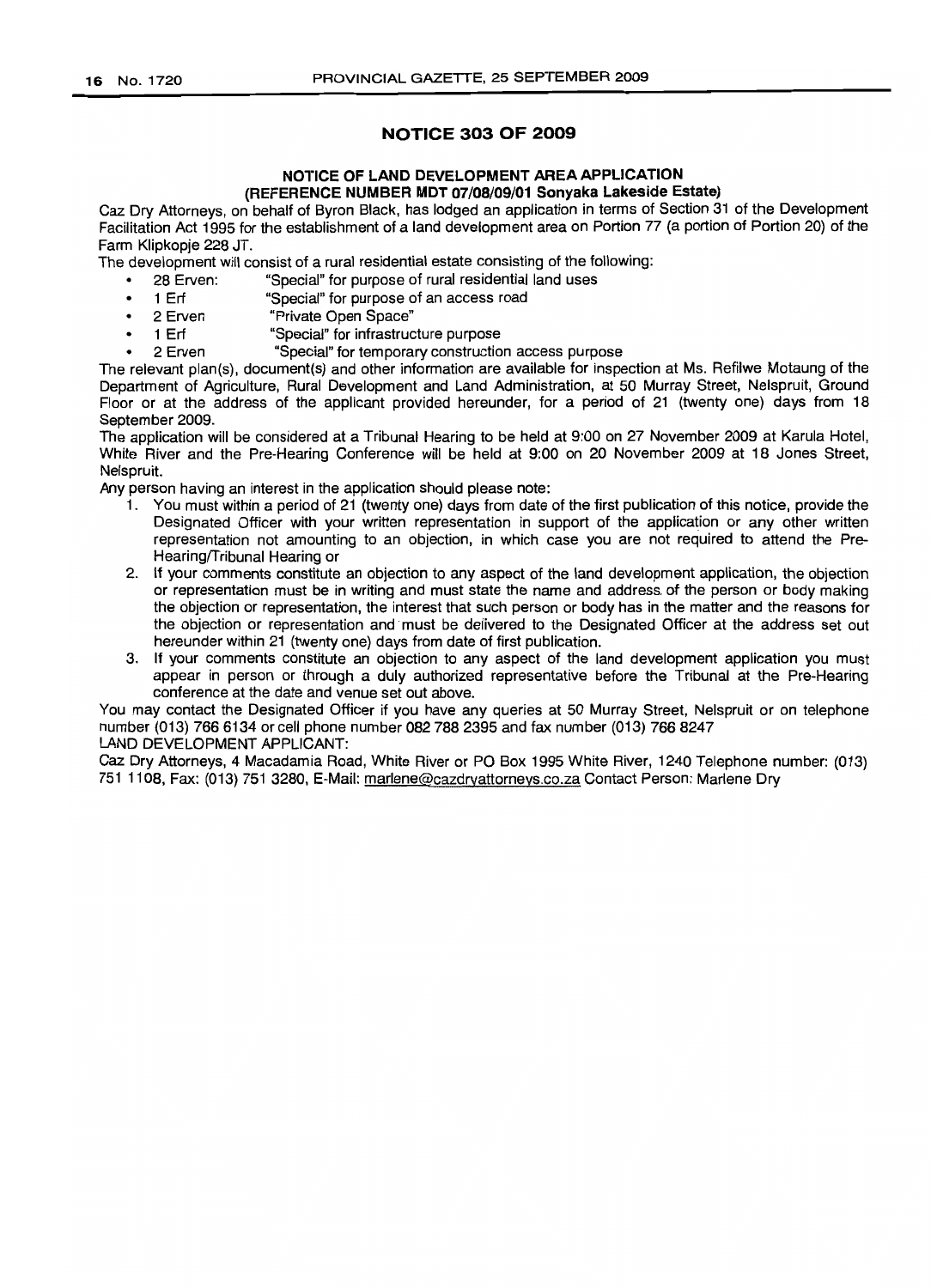## **NOTICE 303 OF 2009**

#### **SATISO SESICELO SEKUTFUTFUKISWA KWENDZAWO [Regulation 21(10) we Development Facilitation Regulations in terms** of the **DFA, 1995] REFERENCE NUMBER IIIIDT07/08/09/01 Sonyaka Lakeside Estate**

i-Caz Dry Attorneys lemela u-Byron Black, bafake sicelo ngekweMgomo 31 we -Development Facilitation Act, 1995 sekutfutfukiswa kwendzawo kuncenye 77 (Ieyincenye yencenye 20) yelipulazi i-Klipkopje 228 JT.

- Lokutfutfukiswa kutofaka ekhatsi indzawo yetindlu tasemaphandleni, lefaka ekhatsi loku lekulandzelako:
	- 28 Titandi "Letibalulekile" Letitosetjendiswa tindlu tasemaphandleni.
	- 1 Sitandi "Lesibalulekile" semgwaco wekungena.
	- 2 Titandi "Indzawo levulekile lengasese."
	- 1 Sitandi "Lesibalulekile" lesimayelana netakhiwo.
	- 2 Titandi "Letibalulekile" tekuvumela indzawo yekwakha kwesikhashane.

Lokuphatselene nemidvwebo yekwakha, mibhalo lesemtsetfweni nemininingwane kuyatfolakala kuMs. Refilwe Motaung we Litiko letekulima, Kutfutfukiswa kwetindzawo takemaphandleni, nekubuyeketwa kwemhlaba, ku 50 Murray Street, eNaspoti, sigabha lesiphasi, noma kulelikheli lalo lofake lesicelo, sikhatsi lesilinganiselwa emalangeni langemashumi lamabili nakunye (21) kusukela ngamhlaka 18 September 2009.

Sicelo sitawucubungulwa kuTribunal Hearing letawubanjelwa nga 9:00 ngamhlaka 27 November 2009 e Karula lihhotela, Kulalelwa phambilini kwalesicelo kutawubanjelwa nga 9:00 ngamhlaka 20 November 2009 ku18 Jones Street, eNaspoti.

Noma ngubani lonenshisekelo ngalesicelo kumele ati loku lokulandzelako:

- 1. Uvumelekile kungakapheli emalanga langemashumi lamabili nakunye (21) kusukela ekuphumeni kwalesicelo, kuniketa SiKhulu LesiGcotshiwe lokubhaliwe macondzana nekuvumelana nalesicelo nobe lokubhaliwe lengacondzani nekuphikisa kwalesicelo, ngaloku, akudzingi kutsi ufike kuTribunal Hearing, nobe
- 2. Uma umbono wakho unekuphikisana naloko lokuhlongotwako mayelana nekutfutfukisa kwalomhlaba, lekuphikisana kufanele kube kubhaliwe futsi kufanele kukhombe ligama nelikheli laloyo lobhalilie, kutsi uhl;obane ngani kulesicelo sekutfutfukisa, abike inhloso yekuphikisa, futsi kumele lekuphikisa kutfunyelwe kuSikhulu LesiGcotshiwe kulelikheli lelibhalwe ngaphansi kungakapheli emalanga langamashumi lamabili nakunye (21) kusukela ekuphumeni kwalesatiso.
- 3. Uma umbono wakho unekuphikisana naloko lokuhlongotwako mayelana nekutfutfukisa kwalomhlaba, kumele uvele wena matfupha nobe loyo lokumele ekulalelweni phambilini kwalesicelo, kulelilanga nenzawo lebekiwe.

Ungatsindzana neSikhulu LesiGcotshiwe uma unemibuto ku50 Murray Street, eNaspoti, nobe kulicingo (013) 766 6134 nobe ku 082 788 2395. ufekise ku 013 766 8247.

LOFAKE SICELO SEKUTFUTFUKISA:

Caz Dry Attorneys, 4 Macadamia umgwaco, White River nobe P. 0 Box 1995 White River, 1240. Licingo: (013) 751 1108, ifekisi: (013) 751 3280, E-mail: marlene@cazdrvattornevs.co.za, mundvu longamtsindza: Marlene Dry.

18-25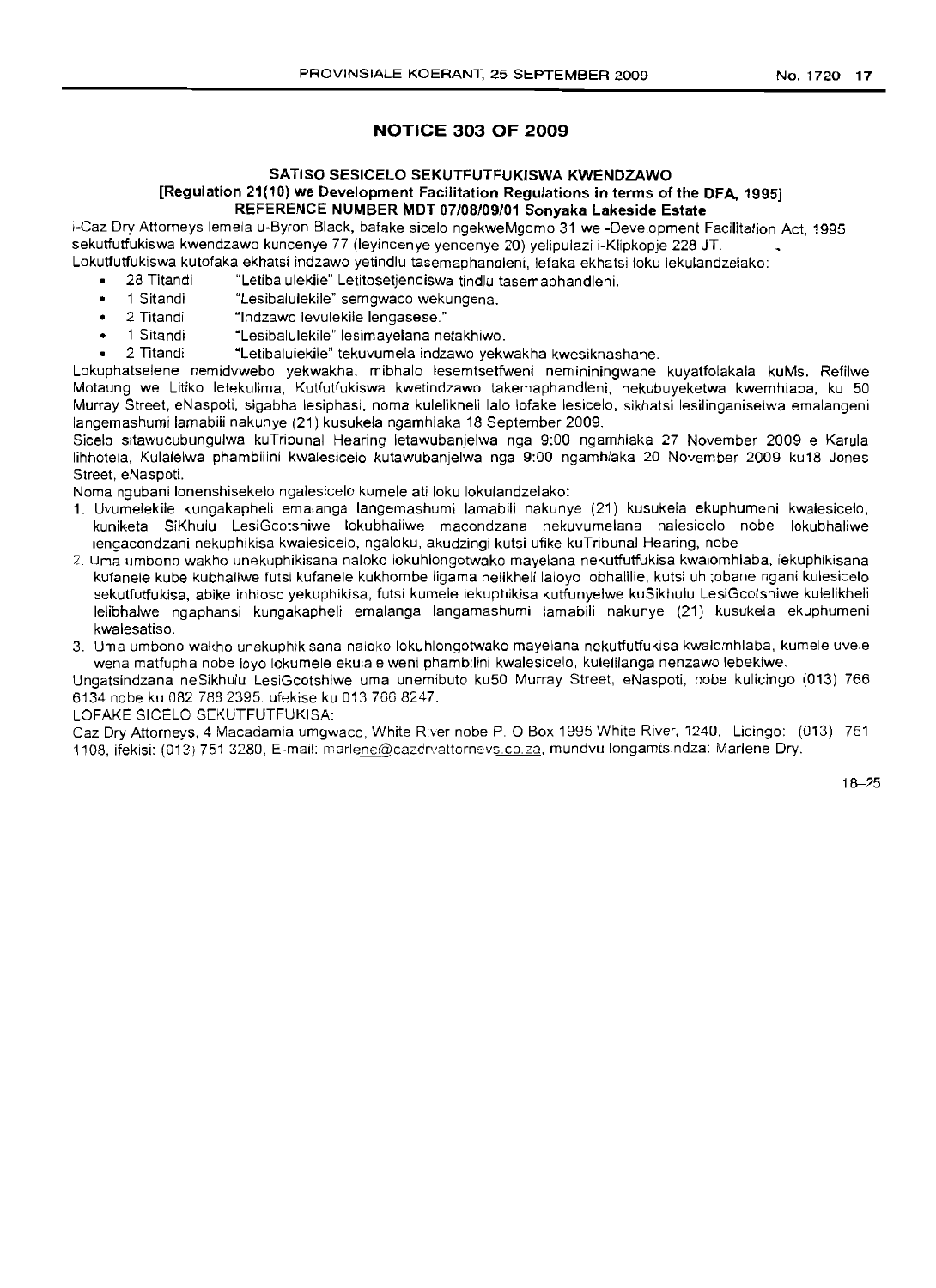## **NOTICE 304 OF 2009**

## **NOTICE OF LAND DEVELOPMENT AREA APPLICATION (REFERENCE NUMBER MDT** 12/08/09/01/Stone **Cutters Eco Tourism Estate)**

Caz Dry Attorneys, on behalf of Stone Cutters Guest Farm (Pty) Ltd, has lodged an application in terms of Section 31 of the Development Facilitation Act 1995 for the establishment of a land development area on Portion 18 (a portion of Portion 10) of the Farm Zwagershoek 82 JT.

The development will consist of a rural residential estate consisting of the following:

- Subdivision of 30 (thirty) portions
- The existing approved land use rights will be accommodated on 6 of the proposed 30 portions
- The additional 24 portions will be used for rural residential purposes and holiday accommodation
- The development of a reception office and security access gate
- A remainder of approximately 58 hectares

The relevant plan(s), document(s) and other information are available for inspection at Ms. Refilwe Motaung of the Department of Agriculture, Rural Development and Land Administration, at 50 Murray Street, Nelspruit, Ground Floor or at the address of the applicant provided hereunder, for a period of 21 (twenty one) days from 18 September 2009.

The application will be considered at a Tribunal Hearing to be held at 9:00 on 1 December 2009 at Stone Cutters Lodge and the Pre-Hearing Conference will be held at 9:00 on 24 November 2009 at 18 Jones Street, Nelspruit.

Any person having an interest in the application should please note:

- 1. You must within a period of 21 (twenty one) days from date of the first publication of this notice, provide the Designated Officer with your written representation in support of the application or any other written representation not amounting to an objection, in which case you are not required to attend the Pre-Hearing/Tribunal Hearing or
- 2. If your comments constitute an objection to any aspect of the land development application, the objection or representation must be in writing and must state the name and address of the person or body making the objection or representation, the interest that such person or body has in the matter and the reasons for the objection or representation and must be delivered to the Designated Officer at the address set out hereunder within 21 (twenty one) days from date of first publication.
- 3. If your comments constitute an objection to any aspect of the land development application you must appear in person or through a duly authorized representative before the Tribunal at the Pre-Hearing conference at the date and venue set out above.

You may contact the Designated Officer if you have any queries at 50 Murray Street, Nelspruit or on telephone number (013) 766 6134 or cell phone number 082 788 2395 and fax number (013) 766 8247 LAND DEVELOPMENT APPLICANT:

Caz Dry Attorneys, 4 Macadamia Road, White River or PO Box 1995 White River, 1240. Telephone number: (013) 751 1108, Fax: (013) 751 3280, E-Mail: marlene@cazdryattorneys.co.za. Contact Person: Marlene Dry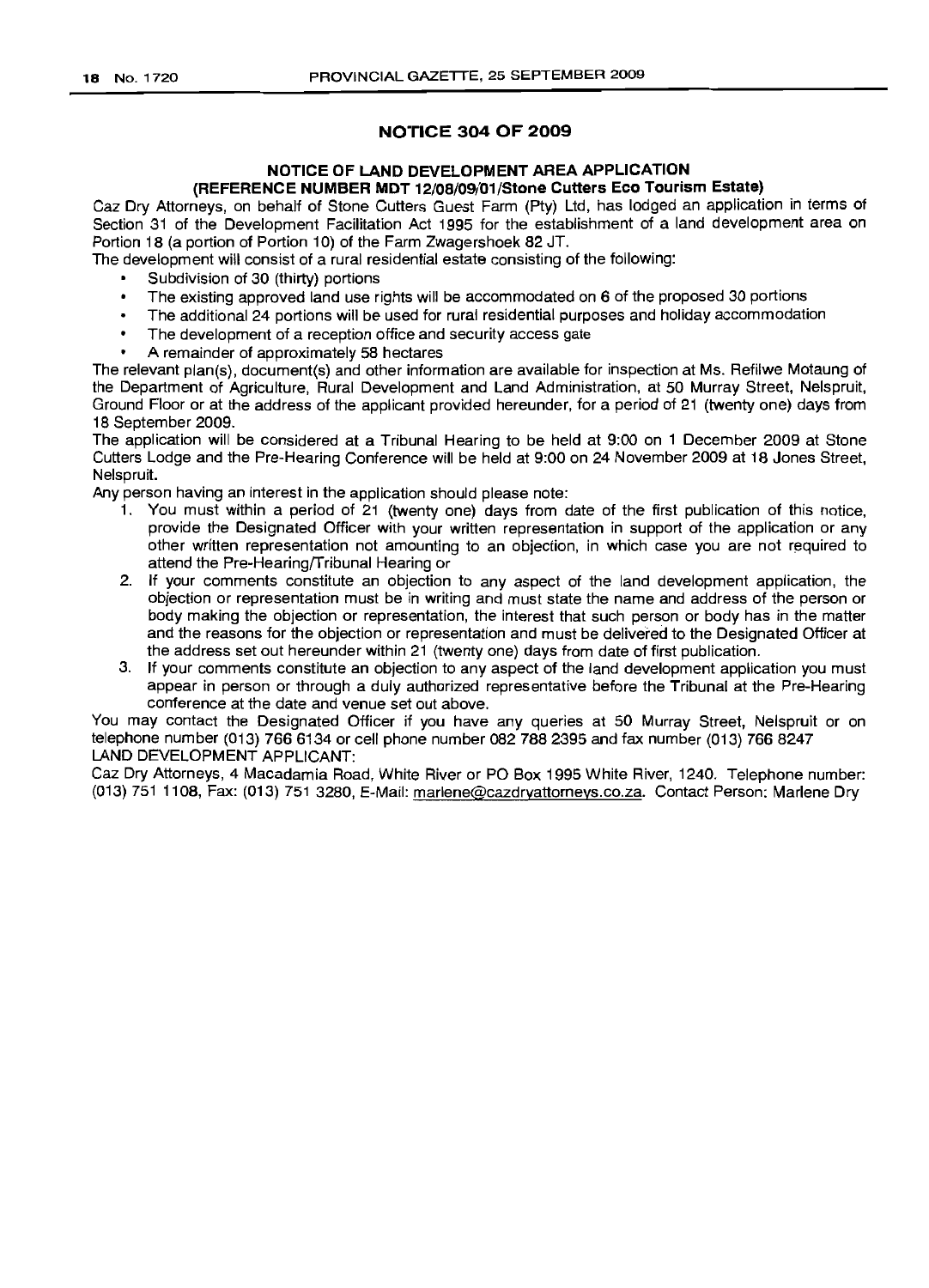## **NOTICE 304 OF 2009**

#### SATISO SESICELO SEKUTFUTFUKISWA KWENDZAWO [Regulation 21(10) we Development Facilitation Regulations in terms 01 the DFA, 1995] REFERENCE NUMBER MDT 12/08/09/01/Stone Cutters Eco Tourism Estate

i-Caz Dry Attorneys lemela i- Stone Cutters Guest Farm (Pty) Ltd, bafake sicelo ngekweMgomo 31 we -Development Facilitation Act, 1995 sekutfutfukiswa kwendzawo kuncenye 18 (Ieyincenye yencenye 10) yelipulazi i-Zwagershoek 82 JT. Lokutfutfukiswa kutofaka ekhatsi indzawo yetindlu tasemaphandleni, lefaka ekhatsi loku lekulandzelako:

- Kusikwa tincenye letingu 30 (amashumi lamatsatfu).
- Lemalungelo endzawo lavunyelwe ngaphambilini kwalesicelo atohlala ku6 yetincenye letitosikwa.
- Letincenye letingetiwe letingu-24 titosetjendiswa kube tindlu tasemaphandleni netekuvakasha.
- kwakhiwa kwehhovisi lekwamukela tivakashi neligede lokungena leligadziwe.
- Incenye lesele lelinganiswa netinsimu letingu-58.

Lokuphatselene nemidvwebo yekwakha, mibhalo lesemtsetfweni nemininingwane kuyatfolakala kuMs. Refilwe Motaung we Litiko letekulima, Kutfutfukiswa kwetindzawo takemaphandleni, nekubuyeketwa kwemhlaba, ku 50 Murray Street, eNaspoti, kusigaba lesiphasi, noma kulelikheli lalo lofake lesicelo, sikhatsi lesilinganiselwa emalangeni langemashumi lamabili nakunye (21) kusukela ngamhlaka 18 September 2009.

Sicelo sitawucubungulwa kuTribunal Hearing letawubanjelwa nga 9:00 ngamhlaka 1 December 2009 kuStone Cutters Lodage, Kulalelwa phambilini kwalesicelo kutawubanjelwa nga 9:00 ngamhlaka 24 November 2009 ku18 Jones Street, eNaspoti.

Noma ngubani lonenshisekelo ngalesicelo kumele ati loku lokulandzelako:

- 1. Uvumelekile kungakapheli emalanga langemashumi lamabili nakunye (21) kusukela ekuphumeni kwalesicelo, kuniketa SiKhulu LesiGcotshiwe lokubhaliwe macondzana nekuvumelana nalesicelo nobe lokubhaliwe lengacondzani nekuphikisa kwalesicelo, ngaloku, akudzingi kutsi ufike kuTribunal Hearing, nobe
- 2. Uma umbono wakho unekuphikisana naloko lokuhlongotwako mayelana nekutfutfukisa kwalomhlaba, lekuphikisana kufanele kube kubhaliwe futsi kufanele kukhombe ligama nelikheli laloyo lobhalilie, kutsi uhl;obane ngani kulesicelo sekutfutfukisa, abike inhloso yekuphikisa, futsi kumele lekuphikisa kutfunyelwe kuSikhulu LesiGcotshiwe kulelikheli lelibhalwe ngaphansi kungakapheli emalanga langamashumi lamabili nakunye (21) kusukela ekuphumeni kwalesatiso.
- 3. Uma umbono wakho unekuphikisana naloko lokuhlongotwako mayelana nekutfutfukisa kwalomhlaba, kumele uvele wena matfupha nobe loyo lokumele ekulalelweni phambilini kwalesicelo, kulelilanga nenzawo lebekiwe.

Ungatsindzana neSikhulu LesiGcotshiwe uma unemibuto ku50 Murray Street, eNaspoti. nobe kulicingo (013) 766 6134 nobe ku 082 788 2395, ufekise ku 013766 8247.

LOFAKE SICELO SEKUTFUTFUKISA:

Caz Dry Attorneys, 4 Macadamia umgwaco, White River nobe P. 0 Box 1995 White River, 1240. Licingo: (013) 751 1108, ifekisi: (013) 751 3280, E-mail: marlene@cazdryattorneys.co.za, mundvu longamtsindza: Marlene Dry.

18-25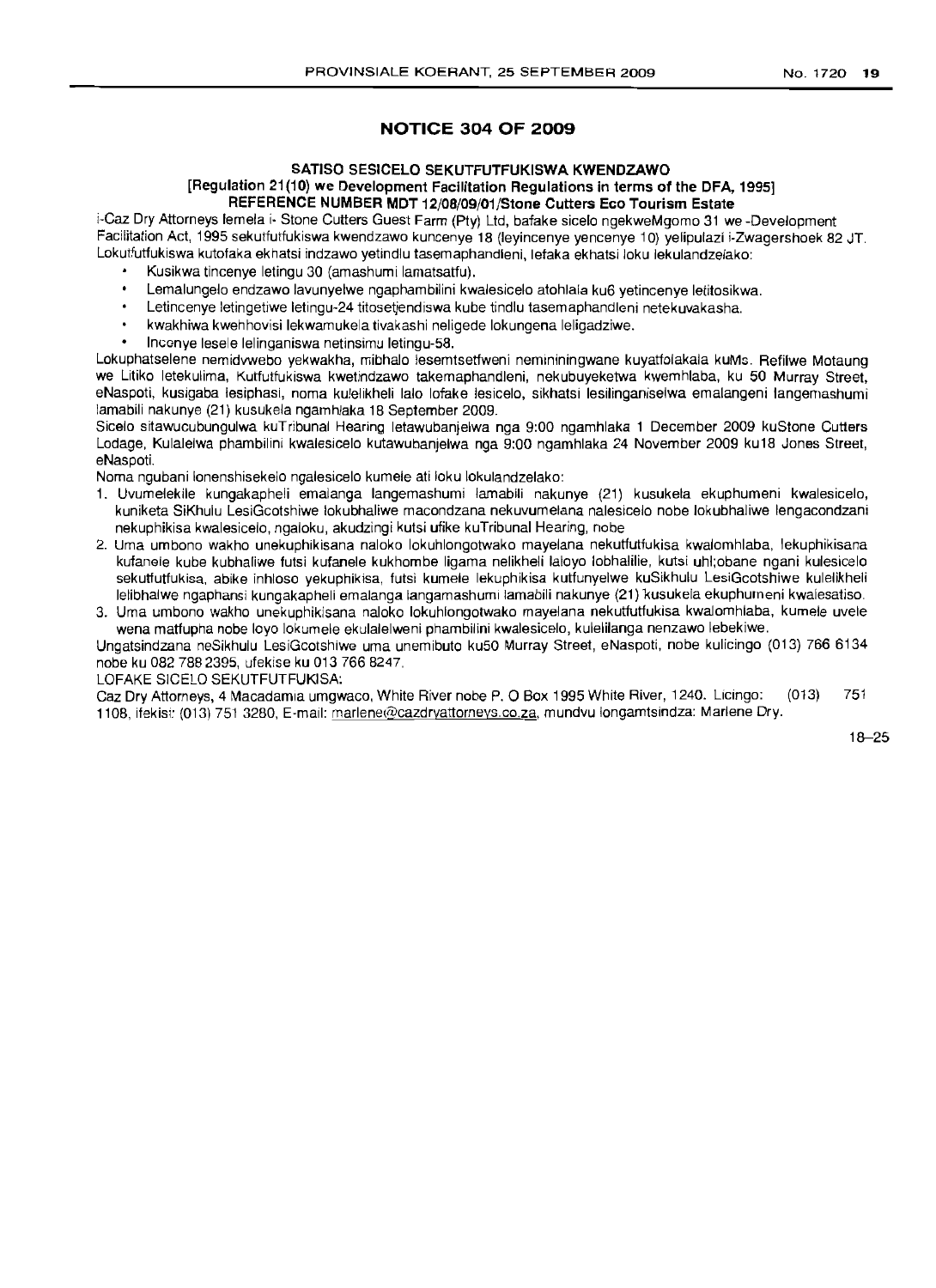#### **NOTICE 310 OF 2009**

## **NOTICE OF ENVIRONMENTAL IMPACT** ASSESSMENT PROCESS

Notice is hereby given in terms of Regulation 56(2) of the regulations published in Government Notice No. R385 under Section 24(5) of the National Environmental Management Act (Act no. 107 of 1998), and Regulation 52 under Section 38(1) of the Minerals and Petroleum Resources Development Act (Act No. 28 of 2002) as well as Section 21 (4) of the National Water Act (Section 36 of 1998) of the intent to carry out the following activity:

**Activity:** Environmental Impact Assessment Process for the proposed construction and operation of a Fluorspar opencast development and associated infrastructure. The project is proposed on the remaining extent of the farm Naauwpoort 208 JR and portions 4, 11 and the remaining extent of portion 2 of the farm Kromdraai 209 JR in Tsa Taemane Municipality, Gauteng Province. The site is located approximately 70 km north-east of Pretoria.

Envisaged infrastructure includes:

- Opencast mine development
- Waste Rock Dump/s
- Processing Plant and Related Infrastructure
- Haul and Access Roads
- Storm water management infrastructure
- Offices, Change House etc
- Diesel storage tanks
- Water Supply pipeline
- Tailings Disposal Facility
- Water Reservoirs and Settlers

In terms of Sections 24 and 24(0) of the National Environmental Management Act, as read with Government Notice R 385 (Regulations  $22 - 26$ ), R 386 and, R 387 an Environmental Impact Assessment is required for the following listed activity: Activity 1a, 1b,1k, 11, 1m, 1n, 10, 1p, 1s, 7,12,13,15 and 20 ofGN No. R. 386. Activity 1a, 1c, 1e, 1f, 19, 11, 1p, 2 and 3 of GN No. R. 387.

**Proponent:** Caitlin Investments (Pty) Ltd **Consultants:** AGES South Africa (Pty) Ltd

In order to ensure that you are identified as an interested and/or affected party (lAP) or if you require further information on the application and or activity, please submit your name, contact information, interest and relevant issues on the matter in writing by 12 October 2009 to:

AGES South Africa (Pty) Ltd, Postnet 74, Private Bag X07, Arcadia, 0007. Telephone: (012) 809 3086 Fax: 0866072406. Attention: Nerine Lerm Reference: Dinokeng Fluorspar Mine Email: nlerm@ages-group.com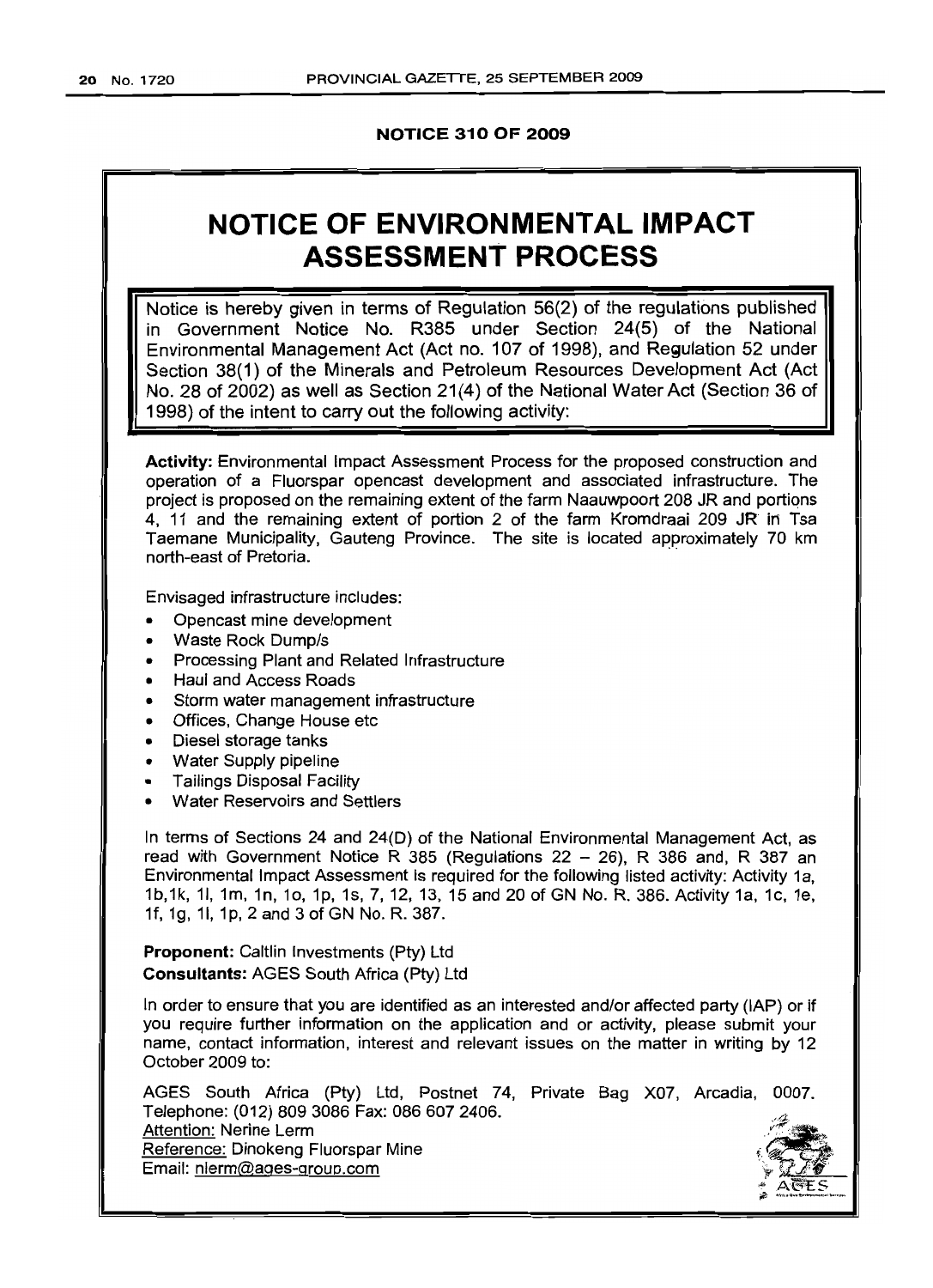## **LOCAL AUTHORITY NOTICES PLAASLIKE BESTUURSKENNISGEWINGS**

### **LOCAL AUTHORITY NOTICE 206 OF 2009**

#### **EMALAHLENI LOCAL MUNICIPALITY**

NOTICE OF APPLICATION FOR ESTABLISHMENT OF A TOWNSHIP:

#### **REYNO RIDGE EXTENSION 30**

The eMalahleni Local Municipality, hereby give notice in terms of section 69 (6) (a) of the Town-planning and Townships Ordinance, 1986 (Ordinance 15 of 1986), that an application to establish the township referred to in the Annexure hereto, has been received.

Particulars of the application will lie for inspection during normal office hours at the Spatial Planning Section (Directorate Development Planning), 3rd Floor, Civic Centre, Mandela Street, eMalahleni, for a period of 28 days from 18 September 2009.

Objections to or representations in respect of the application must be lodged with or made in writing in duplicate to the Municipal Manager at the undermentioned address or at P.O. Box 3, eMalahleni, 1035, within a period of 28 days from 18 September 2009.

#### **A.M. LANGA, Municipal Manager**

Administrative Centre, Mandela Street, eMalahleni, 1035; P.O. Box 3, eMalahleni, 1035

(Notice No. 144/2009)

#### **ANNEXURE**

#### Name of township: **Reyno Ridge Extension 30**

Full name of applicant: SFP Town Planning, the authorized agent of Seven Season Trading 10 CC.

Number of erven in proposed township: "Residential 2" : 8 Erven. "Municipal" 1 Erf.

Description of land on which the township is to be established: The property is to be established on a portion of the Remainder and a portion of Portion 3 of the farm Spring Valley 321 JS.

Situation of proposed township: The property is situated north of Portion 4 of the farm Naauwpoort 335 JS and Portions 4, 5 and 9 of the farm Springvalley 321 JS, east of Portion 70 of the farm Springvalley 321 JS and Reyno Ridge Extension 6, south of Portion 2 of the farm Springvalley 321 JS and west of Portions 43-45 of the farm Naauwpoort 335 JS.

18-25

## **LOCAL AUTHORITY NOTICE 207**

#### **eMALAHENI LOCAL MUNICIPALITY**

#### NOTICE OF APPLICATION FOR ESTABLISHMENT OF A TOWNSHIP

#### **REYNO RIDGE EXTENSION** 31

The eMalahleni Local Municipality, hereby gives notice in terms of section 69 (6) (a) of the Town-planning and Townships Ordinance, 1986 (Ordinance 15 of 1986), that an application to establish the township referred to in the Annexure hereto, has been received.

Particulars of the application will lie for inspection during normal office hours at the Spatial Planning Section (Directorate Development Planning), 3rd Floor, Civic Centre, Mandela Street, eMalahleni, for a period of 28 days from 18 September 2009.

Objections to or representations in respect of the application must be lodged with or made in writing in duplicate to the Municipal Manager at the undermentioned address or at P.O. Box 3, eMalahleni, 1035, within a period of 28 days from 18 September 2009.

#### **A.M.** LANGA, **Municipal Manager**

Administrative Centre, Mandela Street, eMalahleni, 1035; P.O. Box 3, eMalahleni, 1035

(Notice No. 145/2009)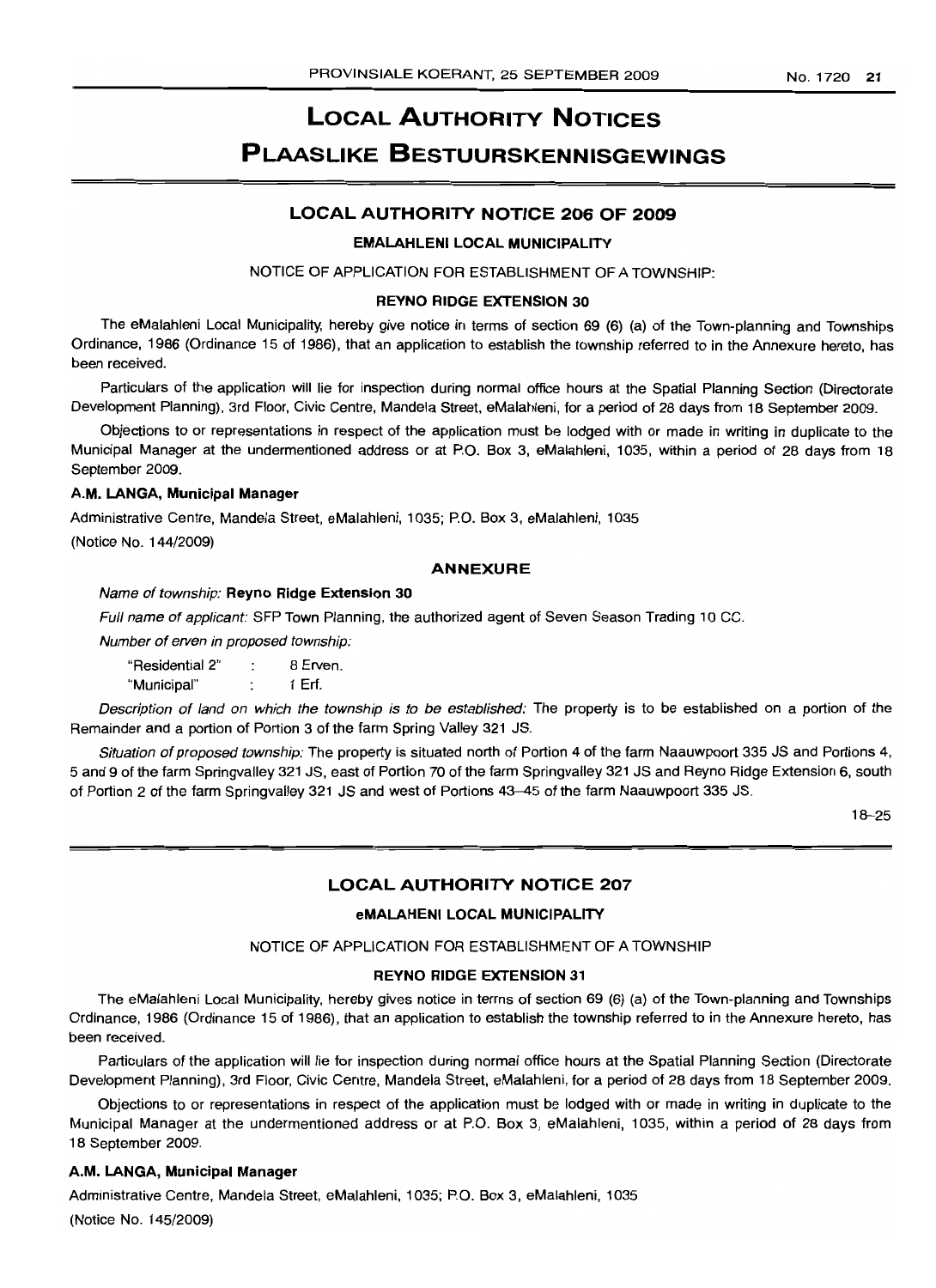#### ANNEXURE

#### Name of township: Reyno Ridge Extension 31.

Full name of applicant: SFP Town Planning the authorized agent of Seven Season Trading 10 CC.

Number of erven in proposed township:

| ٠                    | 18 erven |
|----------------------|----------|
|                      | 2 erven  |
| ٠                    | 1 erf    |
| $\ddot{\phantom{a}}$ | 1 erf    |
| ٠                    | 1 erf    |
| ٠                    | 1 erf    |
|                      |          |

Description of land on which the township is to be established: The property is to be established on a portion of the Remainder of the farm Spring Valley 321 JS.

Situation of proposed township: The property is situated north of Portion 4 of the farm Naauwpoort 335 JS and Portions 4, 5 and 9 of the farm Springvalley 321 JS, east of Portion 70 of the farm Springvalley 321 JS and Reyno Ridge Extension 6, south of Portion 2 of the farm Springvalley 321 JS and west of Portions 43-45 of the farm Naauwpoort 335 JS.

18-25

#### LOCAL AUTHORITY NOTICE 213

#### THABA CHWEU MUNICIPALITY

#### LYDENBLIRG AMENDMENT SCHEME 84/1995

#### NOTICE OF APPROVAL

Notice is hereby given in terms of section 57 (1) (a) of the Town-planning and Townships Ordinance, 1986 (Ordinance No. 15 of 1986), as amended, that the Thaba Chweu Municipality has approved the amendment of the Lydenburg Town-planning Scheme, 1995, by the rezoning of Erf 1718, Lydenburg Extension 1, from "Residential 1" to "Residential 2", subject to specific conditions.

Map 3 and the scheme clauses are filed with the Director, Technical and Engineering Services, Thaba Chweu Municipality, 1 Central Street, Lydenburg, and are open for inspection during normal office hours.

This amendment is known as Lydenburg Amendment Scheme 84/1995 and shall come into operation on the date of publication of this notice.

#### I. M. MOSHOADIBA, Municipal Manager

P.O. Box 61, Lydenburg, 1120

#### LOCAL AUTHORITY NOTICE 214

#### THABA CHWEU MUNICIPALITY (LYDENBURG ADMINISTRATIVE UNIT)

#### LYDENBURG AMENDMENT SCHEME 152/1995

#### NOTICE OF APPROVAL

Notice is hereby given in terms of section 57 (1) (a) of the Town-planning and Townships Ordinance, 1986 (Ordinance 15 of 1986), as amended, that the Thaba Chweu Municipality has approved the amendment of the Lydenburg Town-planning Scheme, 1995, by the rezoning of Erf 368, Lydenburg Township, from "Residential 1" to "Residential 2", with a density of 30 units per hectare.

Map 3 and the scheme clauses are filed with the Regional Director, Department of Agriculture and Land Administration of the Province of Mpumalanga, Nelspruit, and the Director, Technical and Engineering Services, Thaba Chweu Municipality, Sentraal Street, Lydenburg, and are open for inspection during normal office hours.

This amendment is known as Lydenburg Amendment Scheme 152/1995 and shall come into operation on the date of publication of this notice.

#### I. M. MOSHOADIBA, Municipal Manager

P.O. Box 61, Lydenburg, 1120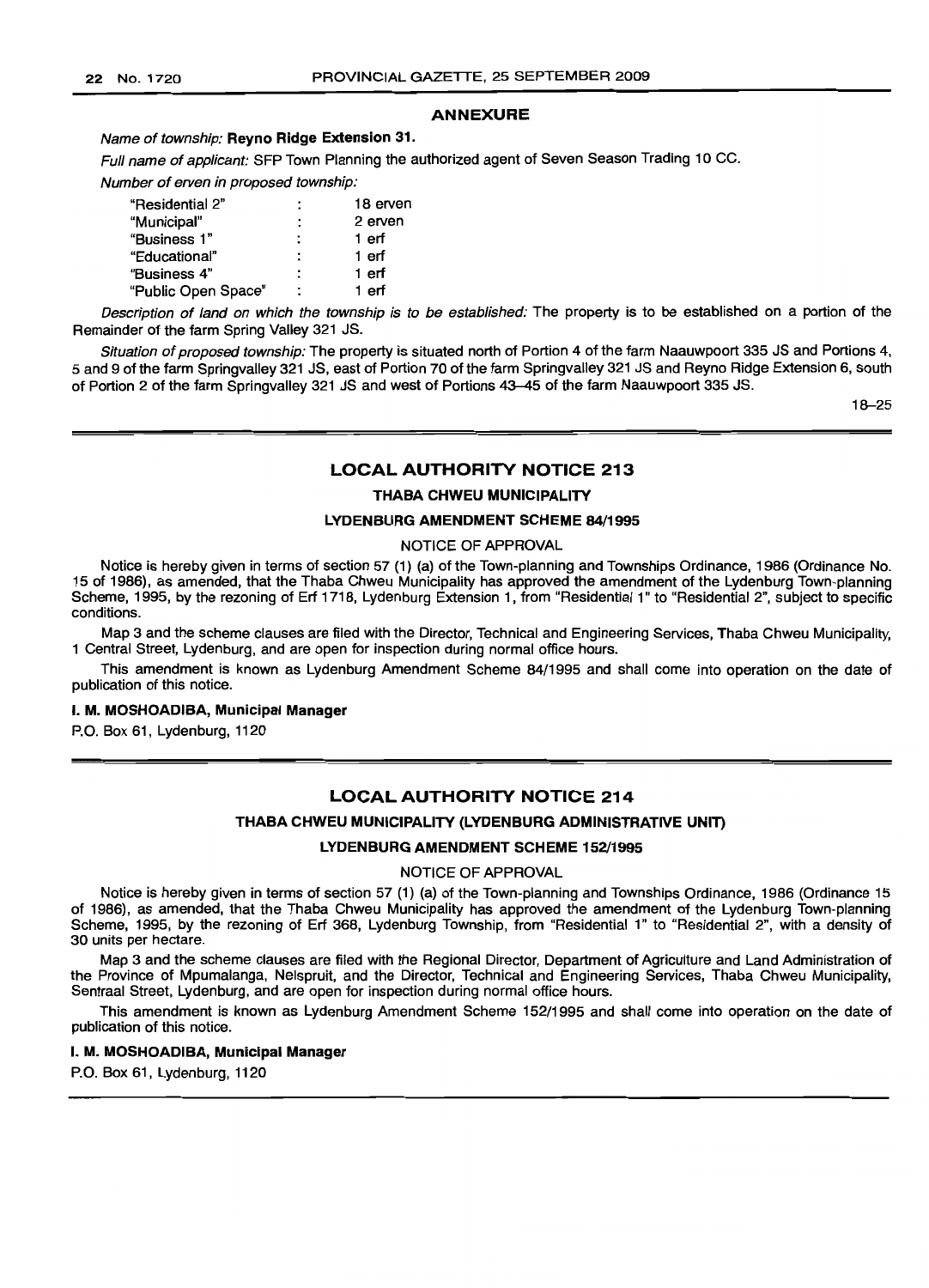## **LOCAL AUTHORITY NOTICE 211**

#### **LOCAL AUTHORITY NOTICE 49/2009**

#### **GOVAN MBEKI MUNICIPALITY**

#### **EMBALENHLE EXTENSION 26**

#### **DECLARATION AS APPROVED TOWNSHIP**

In terms of the provisions of Section 111(1) of the Town-Planning and Townships Ordinance, 1986, the Govan Mbeki Municipality hereby declares eMbalenhle Extension 26 township situated on Portion 82 of the farm Langverwacht 282 I.S. to be an approved township subject to the conditions set out in the schedule hereto:

#### **SCHEDULE**

Conditions under which the application made by the Govan Mbeki Municipality under the provisions of Chapter IV of the Town-Planning and Townships Ordinance 1986 (Ordinance 15 of 1986), to establish a township on Portion 82 of the farm Langverwacht 282 I.S. has been approved.

#### **CONDITIONS OF ESTABLISHMENT**

1.1 NAME

The name of the township shall be eMbalenhle Extension 26.

1.2 DESIGN

The township shall consist of erven and streetsas indicatedon General Plan S.G. No 1243/2006.

1.3 DISPOSAL OF EXISTING CONDITIONS OFTITLE

All erven shall be made subject to existing conditions and servitudes, if any, including the reservation of rights to minerals, but excluding:

- 1.3.1 The following Owners reservation No. 363 (RMT 439, Diagram S.G. 810/62) which was not re-registered by the holder thereof in terms of Act 28 of 2002 and has expired:
	- 1.3.1.1 Paragraph 2.C. in Deed of Transfer T89295/2002 which reads as follows: "2.e Subject to Owners Reservation No. 363, registered in the Office of the Registrar of Mining Titles on 24 July 1963 as will more fully appear from the Diagram S.G. 810/62 (R.M.T.439) filed with the above Owners Reservation"
- 1.3.1 The following servitude which affects Erf 26487 in the township only:
	- 1.3.21 The erf is subject to a servitude for shaft purposes in favour of Sasol Mining as indicated on diagram S.G. No. 12447/2004 and Notarial Deed of Servitude No. K.
- 1.3.2 The following servitudewhich affects Erf 27526 in the township only:
	- 1.3.3.1 The erf is subject to a servitude for shaft purposes in favour of Harmony Gold as indicated on diagram S.G. No. 1241/2006 and Notarial Deed of Servitude No. K.
- 1.3.4 The following servitude which affects Erven 26487 and 26555 to 26559 in the township only:
	- 1.3.4.1 The erf is subject to a servitude for powerline purposes in favour of ESKOM as indicated on diagram S.G. No. 1241/2006 and Notarial Deed of Servitude No. K.

#### 1.4 ACCESSFROM PROVINCIAL ROADS

- 1.4.1 No ingress to or egress from Road P185/1 to the township shall be allowed.
- 1.4.2 Ingress to and egress from Roads P216/1 and D2796 shall be limited to their intersections with 55<sup>th</sup> Street and 1st Street respectively.
- 1.4.3 Should filling station rights be obtained in future on Erf 26428, ingress and egress points to adjoining Roads P185/1 and P216/1 will be subject to approval from the Departmental Head: Mpumalanga Department of Roads and Transport.